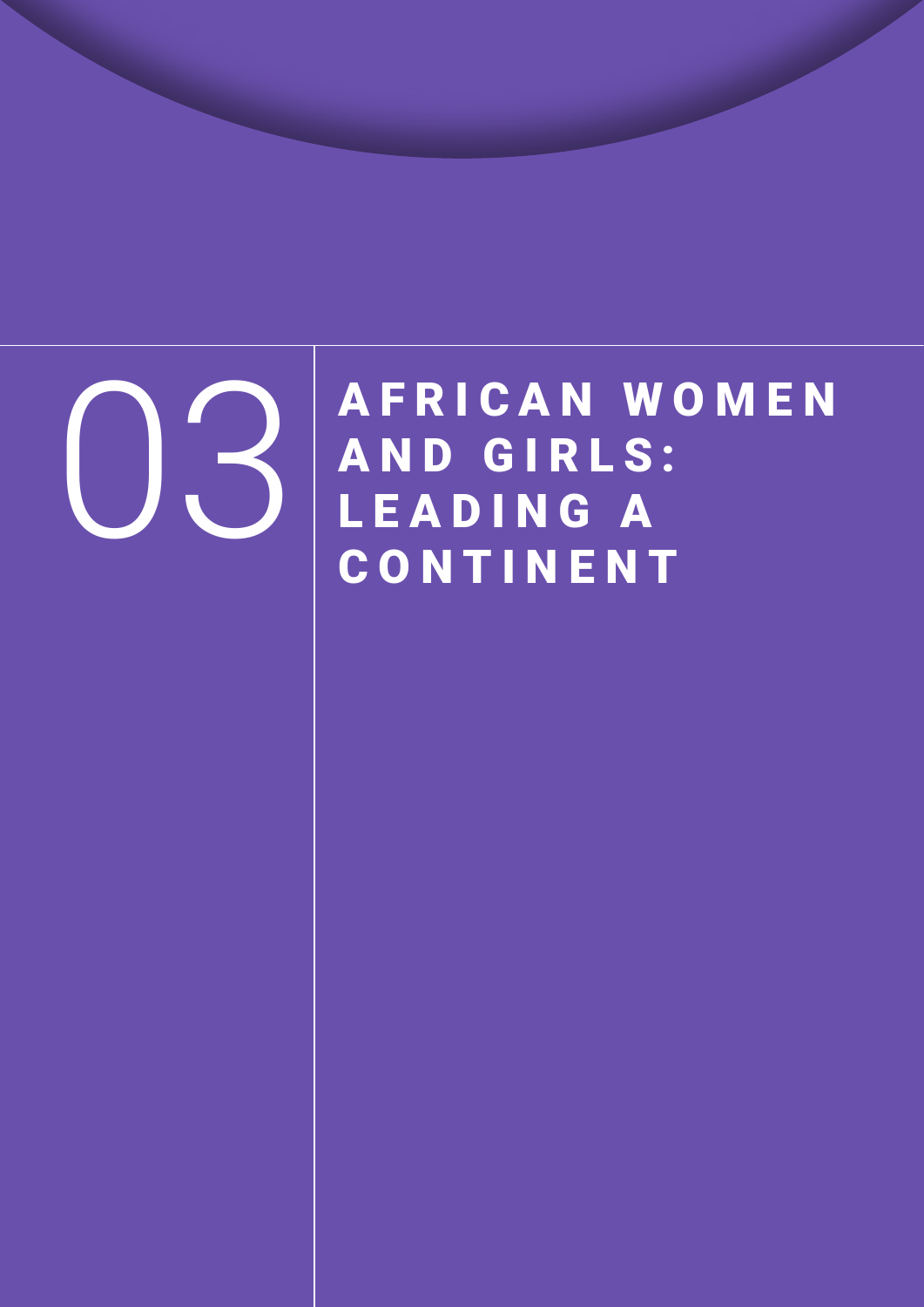# ESSAY

⁕ **The art of the pivot: African women as critical problem solvers in the 21st century \_\_\_\_\_\_\_\_\_\_\_\_\_\_\_\_\_\_\_\_\_\_\_\_\_\_\_\_\_\_\_\_\_\_\_\_\_\_\_\_\_\_\_\_\_\_\_\_ 48**

# **VIEWPOINTS**

- ⁕ **It is not yet Uhuru for the women of Uganda \_\_\_\_\_\_\_\_\_\_\_\_\_\_\_\_\_\_\_\_\_\_\_ 52**
- ⁕ **The women of Sudan will not accept setbacks \_\_\_\_\_\_\_\_\_\_\_\_\_\_\_\_\_\_\_\_ 54**
- ⁕ **Making the future of African STEM female \_\_\_\_\_\_\_\_\_\_\_\_\_\_\_\_\_\_\_\_\_\_\_\_ 56**
- ⁕ **Strategies for advancing African women in academia \_\_\_\_\_\_\_\_\_\_\_\_\_ 60**
- ⁕ **Women and e-commerce in Africa: The \$15 billion opportunity \_\_\_\_ 62**

# GOVERNANCE CALL-OUT

⁕ **Priorities for advancing women's equal political leadership in the coming year \_\_\_\_\_\_\_\_\_\_\_\_\_\_\_\_\_\_\_\_\_\_\_\_\_\_\_\_\_\_\_\_\_\_\_\_\_\_\_\_\_\_\_\_\_\_\_\_ 64**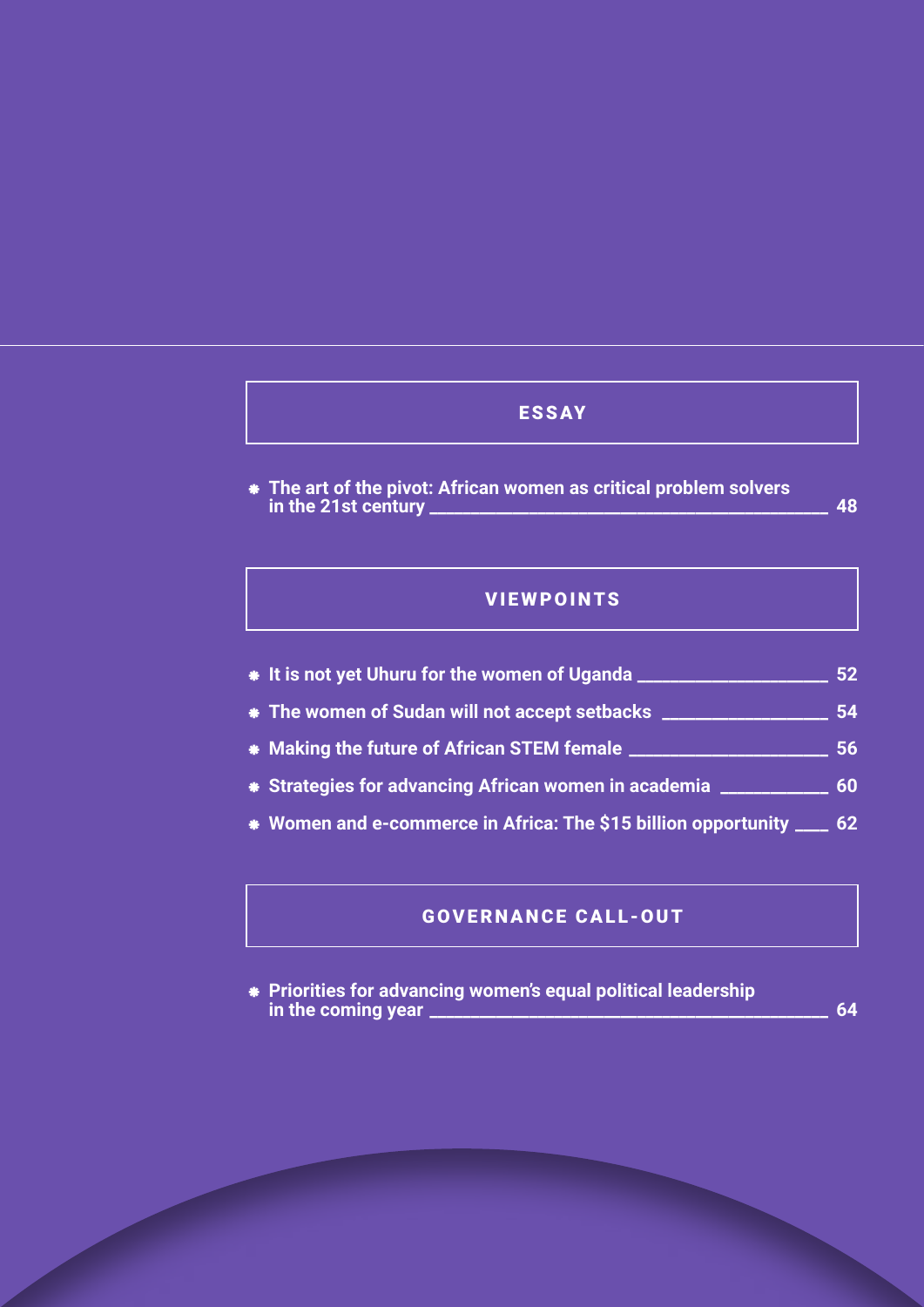# The art of the pivot: African women as critical problem solvers in the 21<sup>st</sup> century

## H.E. ELLEN **JOHNSON** SIRLEAF

Former President, Republic of Liberia

Founder, The Ellen Johnson Sirleaf Presidential Center for Women and Development

Co-chair, Board of Directors, Emerging Public Leaders

@MaEllenSirleaf

## The pivot is an art form that women leaders have perfected globally, making them critical problem solvers that are more responsive and effective during times of crisis.

While rebuilding a country previously engulfed in civil war for over 14 years, my administration oversaw, then, one of the deadliest health crises of the 21st century. I, Africa's first democratically elected woman president and Liberia's first elected president of the postconflict period, had to pivot quickly in both attitude and action, as a means of responding to the Ebola outbreak of 2014. The outbreak posed a devastating threat to Liberia's people and to the gains we had made in recovery and development. Rather than falter, we leaned into the complex challenges the outbreak posed, crafting and embarking upon an approach that embraced the strategies called for by community health workers and ordinary people fighting to save their loved ones. During this period, we lost many lives but averted a national crisis and found an inclusive and sustainable path of hope. In most African countries, strengthening the national health structure requires investing in and prioritizing community health workers and systems. Local community health workers are crucial in times of crisis because of their proximity to those most impacted. Utilizing community leadership ensures communities feel empowered and share in the responsibility, creating genuinely inclusive and responsive approaches. Liberia's early success in addressing the COVID-19 pandemic relied on the same community health workers and leaders from the Ebola crisis. They were central in the dissemination of reliable information, coordination efforts across the country, building partnerships both internally and internationally, and leading their communities.

Women's leadership in Africa is not a new phenomenon. Throughout Africa's history, [women were critical problem solvers](https://oxfordre.com/africanhistory/view/10.1093/acrefore/9780190277734.001.0001/acrefore-9780190277734-e-192), leading militaries during the precolonial period, as freedom fighters during independence movements, as transitional leaders during postconflict periods, and as leaders during some of the worst economic, political, and health crises of the 21st century.<sup>1</sup> Moving forward, Africa must harness women's knowledge, skills, and talents at all levels of the problem-solving process, as a means of reclaiming the continent's future.

The pivot is an art form that women leaders have perfected globally, making them critical problem solvers that are more responsive and effective during times of crisis. In public leadership, effective pivoters engage in critical reflection and decisive decisionmaking as well as take on—simultaneously and seriously—a diversity of voices throughout the problem-solving process. Though pivoting requires a shift in direction or approach, the ultimate vision remains the same.

While shifting strategies during the COVID-19 pandemic, women leaders continued to [prioritize lives and livelihoods](https://www.unwomen.org/en/digital-library/publications/2020/06/policy-brief-covid-19-and-womens-leadership).<sup>2</sup> Though not surprising to many of us in Africa, as my leadership journey highlights, women continue to be vital in crafting complex responses to complicated problems. Across the continent, women were/are at the frontlines as medical and health experts and community healthcare workers.

## Despite their leadership, African women remain underrepresented in official roles

Though women's leadership in certain countries has come under renewed focus, globally, women still only [occupy 25.7 percent of the available parliamentary positions](https://www.unwomen.org/en/digital-library/publications/2021/03/women-in-politics-map-2021), 7.2 percent

<sup>1</sup> Tripp, A. M. (2017). "Women and politics in Africa." Oxford Research Encyclopedia of African History.

<sup>2</sup> UN Women. (2020). "COVID-19 and Women's Leadership: From an Effective Response to Building Back Better." UN Women. Policy Brief, 18.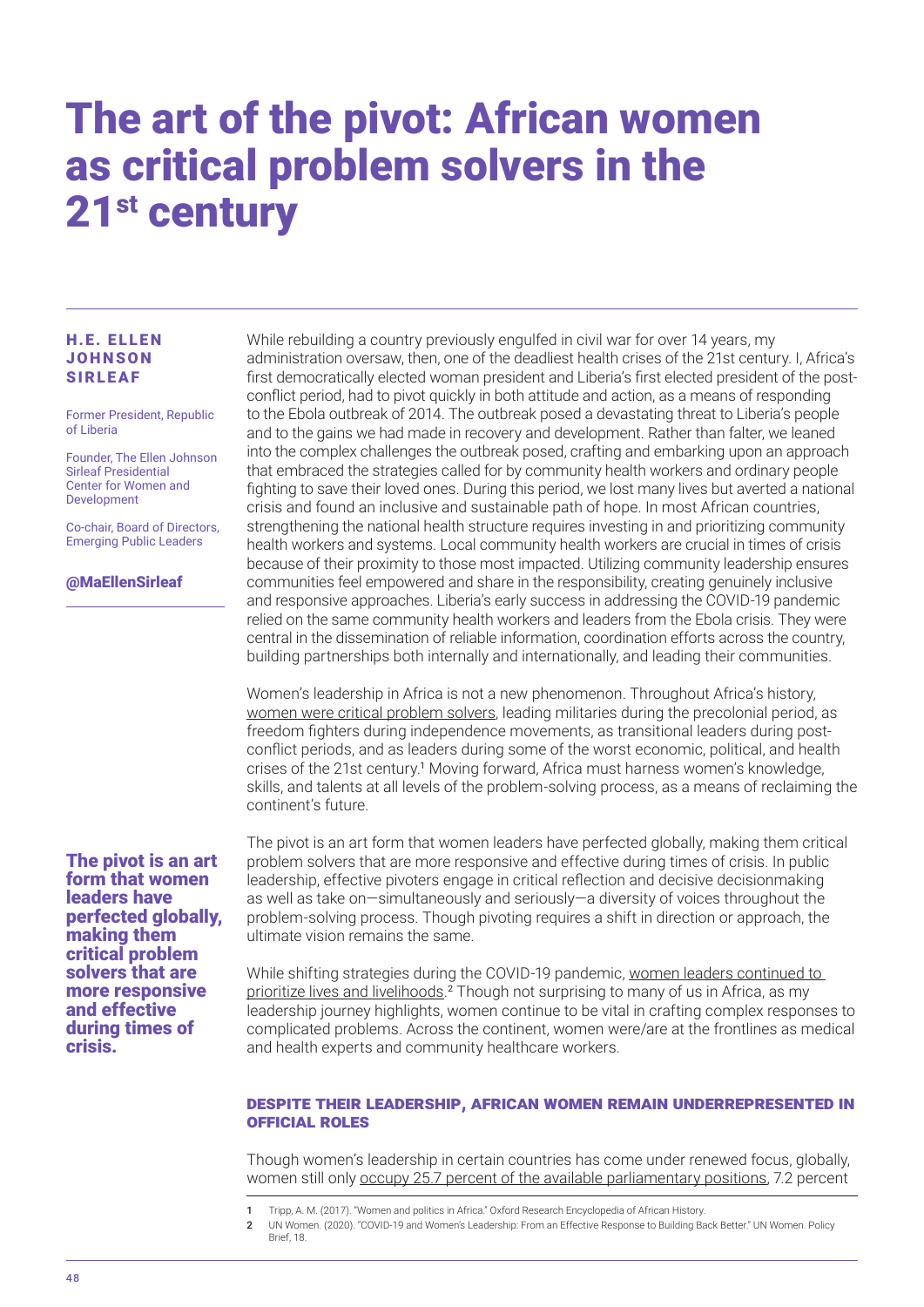of head-of-state positions, 6.2 percent of head-of-government positions, and 21.3 percent of cabinet positions.<sup>3</sup> In Africa, women occupy about 24 percent of parliamentary seats, significantly close to the global average. Unfortunately, only two subregions, Southern Africa and East Africa, largely account for Africa's high rates of women's representation, boasting 31 percent and 32.4 percent women's parliamentary representation, respectively.<sup>4</sup> The other three subregions fall over 10 percentage points behind. In short, many African countries have come a long way, but the majority still fall far behind even the 1995 Beijing Platform for Action's diffident 30 percent and the African Union Agenda 2063 goal of 50 percent women's representation. (For more on enhancing women's participation in politics, please see the viewpoint on page 64.)

African women's growing presence as public leaders is not confined to national institutions, and African women now hold leadership positions in the World Trade Organization, African Union, and United Nations, among others.

Notwithstanding the data, Africa is still a global leader in women's public leadership. Five African countries are in the top 20 nations for women's parliamentary representation, and, at [60 percent, Rwanda still leads the world in terms of women in parliament](https://www.unwomen.org/en/digital-library/publications/2021/03/women-in-politics-map-2021).<sup>5</sup> Four African countries, each with over 45 percent women's representation in cabinets, are among the top 20 countries globally. Moreover, African women's growing presence as public leaders is not confined to national institutions, and African women now hold leadership positions in the World Trade Organization, African Union (AU), and United Nations, among others. More importantly, they directly contribute to and conduct regional and international efforts that address Africa's most pressing issues today: peace and security, gender justice, climate change, and technology and economic development.

### Pressing concerns of the 21st century

#### ⁕ Peace and security

Peace and security are of renewed importance in Africa, given the rise of militarism, extremism, assaults on democratic processes, and the global withdrawal from transnational cooperation and coordination. In fact, in 2021 alone, West Africa experienced three military coups. Importantly, history has shown us that often [increased militarism leads to increased marginalization](https://awdf.org/wp-content/uploads/Primer-Two-Gender-Security-in-Africa.pdf), particularly for women. Furthermore, the work of African women scholars has repeatedly called for us to conceive of security outside of simply borders and imagine the security of the individual.<sup>6</sup> In this sense, we might raise essential questions about what security looks like for African women and how existing institutions can better involve the voices of women. Madame Bineta Diop, the African Union Special Envoy on Women, Peace, and Security (WPS) is working to raise and answer these questions. Under her leadership, the [AU developed the Continental Results Framework](https://au.int/en/documents/20190204/continental-results-framework-reporting-and-monitoring-implementation-women-peace) for measuring and mapping the implementation of the WPS agenda.<sup>7</sup> In addressing issues such as gender-based violence, economic insecurity, poverty, and education, we not only secure lives but can potentially better secure the state.

#### ⁕ Gender justice

Intrinsically tied to peace and security issues is *gender justice.* The language of gender justice activists in Africa is fundamental. They prioritize the development of a world where men and women are equals and strive to achieve a world that is also equitable. In a fair world, frameworks, resources, and laws are implemented and provided to ensure that women and girls have access to the necessary financial resources and tools that will close the gaps created by gender inequality and marginalization, directly transforming communities as a whole. The recent activism of Sudanese women in 2019 and 2020, which ushered in a new leadership, sheds light on the power of gender activism today in Africa.<sup>8</sup> Their demands for reform extended far beyond equality, ensuring that the transitional government and constitution guaranteed 40 percent women's representation, expanded women's rights to travel alone, banned execution

Security Agenda in Africa (2018 - 2028)." African Union.

<sup>3</sup> UN Women. (2021). "Women in politics map: 2021." UN Women.

<sup>4</sup> IPU Parline. (2021). "Global and regional averages of women in national parliaments." Inter-Parliamentary Union.

<sup>5</sup> UN Women. (2021). "Women in politics map: 2021." UN Women.

<sup>6</sup> AWDF. (2021). "Gender and Security in Africa: Primer 2 2016." African Women's Development Fund. African Union. (2019). "Continental results framework for reporting and monitoring on the implementation of the Women, Peace and

<sup>8</sup> Cooper, J. (2020). "Women lead in Sudan's clamour for good governance." African Renewal.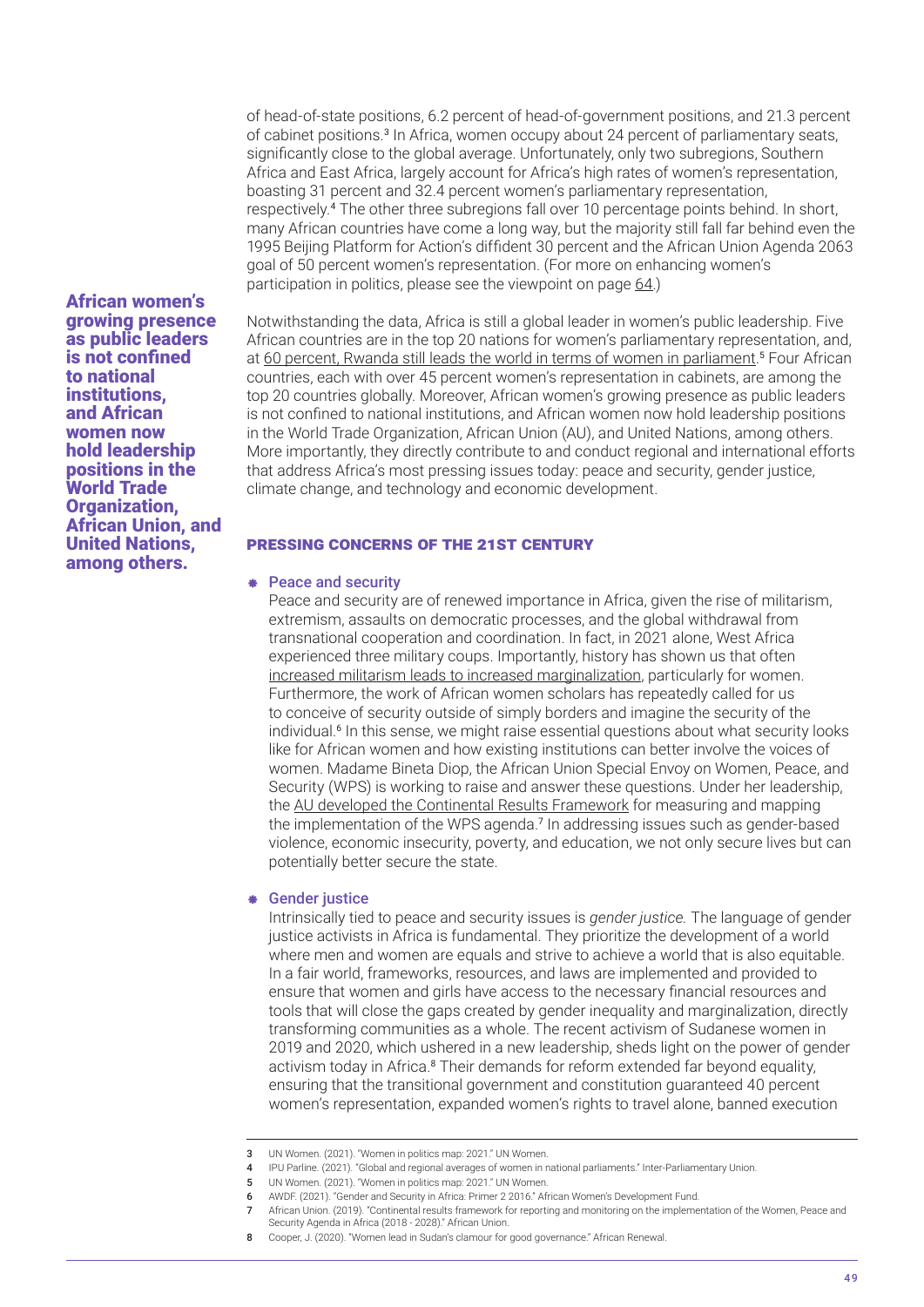of children, and outlawed female genital cutting. Of course, we remain watchful as women have still not been afforded their rightful leadership places in Sudan. (For more on the efforts and success of this activism, see the viewpoint on page 54.)

#### ⁕ Climate change

Our ability to transform communities will depend on responding to one of the most pressing global issues: climate change. As some parts of Africa become hotter and drier, the agricultural sector and, in turn, economic livelihoods are directly affected. In Africa, agriculture, a climate-sensitive industry, provides for 70 percent of African livelihoods, 30 percent of the continent's GDP, 50 percent of the continent's export value, and 65 percent of the continent's labor force.<sup>9</sup> African women account for a large share<sup>10</sup> of the agricultural labor force, and they are far more likely to work in vulnerable [employment](https://www.afdb.org/sites/default/files/documents/publications/climate_change_gender_and_development_in_africa.pdf), increasing their risk of livelihood insecurity.<sup>11</sup> To equitably address climate change, we must craft multi-stakeholder and multisectoral approaches that take women and girls' distinct vulnerabilities, capacities and leadership at the community and national levels seriously. We know that [women lead the way in crafting equitable](https://www.iucn.org/downloads/gender_and_climate_change_issues_brief_cop21__04122015.pdf)  [and sustainable solutions to climate change,](https://www.iucn.org/downloads/gender_and_climate_change_issues_brief_cop21__04122015.pdf) transforming lives and livelihoods, increasing climate resistance, and improving overall well-being.<sup>12</sup> African women leaders are already taking the lead in responding to climate change. For instance, Mayor Yvonne Aki-Sawyerr<sup>13</sup> of Sierra Leone launched a three-year plan to develop [Freetown](https://www.unep.org/news-and-stories/story/transforming-sierra-leones-capital) that addresses environmental degradation, and Hindou Oumarou Ibrahim<sup>14</sup> of Chad works to ensure that climate change adaptation plans include the voices of indigenous communities. (For Mayor Aki-Sawyerr's viewpoint on urban policies for addressing the impacts of climate change, see page 81.)

### ⁕ Technology and economic growth

Climate change's economic implications raise essential questions about how African countries might strengthen their economies in an age dominated by technology. By [expanding access to digital technologies](https://www.brookings.edu/research/the-fourth-industrial-revolution-and-digitization-will-transform-africa-into-a-global-powerhouse/), African nations will empower the poor with access to information, job opportunities, and services that will improve their lives.<sup>15</sup> With a growing youth population and an ever-expanding workforce, investments in technology and technological infrastructure lay the foundations for economic growth. Such investments and developments could improve access to inclusive financing, modernize the agricultural sector, and improve healthcare systems. Technology poses new opportunities and possibilities for women's inclusion and advancement. For example, in the agricultural sector, African women are utilizing technology and [technological innovations](https://africa.unwomen.org/en/digital-library/publications/2016/04/technologies-for-rural-women-in-africa) to improve agricultural processes and, in turn, improve livelihoods.<sup>16</sup> Women and girls cannot and should not be left behind. (See the viewpoint on page 56 for boosting opportunities for women and girls in STEM.)

## Pivoting toward the future

To craft inclusive and equitable approaches to the issues raised, African women and girls must play a leading role. It is not enough to recognize that African women and girls deserve rights by adopting new laws and frameworks; countries must ensure that these rights are a lived reality. [Economic, political, institutional, and social barriers persist](https://www.mckinsey.com/featured-insights/gender-equality/the-power-of-parity-advancing-womens-equality-in-africa) throughout the continent, limiting women's abilities to reach high-level leadership positions.<sup>17</sup> We might turn to countries like Rwanda, Uganda, and Senegal as examples of nations that have ensured their legal and political commitments to women's leadership and gender equality are reflected in practice.

9 Okonjo-Iweala, N. "Africa can play a leading role in the fight against climate change." Brookings Africa Growth Initiative. Chapter 4 of Foresight Africa 2020.

- 10 Palacios-Lopez A, Christiaensen L, Kilic T. (2017). "How much of the labor in African agriculture is provided by women?" Food Policy. 67:52-63.
- 11 AfDB. (2011). "Climate Change, Gender, and Development in Africa." African Development Bank. Vol. 1 Issue 1.
- 12 IUCN. (2015). "Gender and Climate Change." International Union for Conservation of Nature. Issues Brief.
- 13 UNEP. (2020). "Transforming Sierra Leone's Capital." United Nations Environmental Programme.
- 14 Lipton, G. "Hindou Oumarou Ibrahim urges more rights for indigenous people to benefit landscapes." Landscape News.
- 15 Ndung'u, N. and Signé, L. (2020). "The Fourth Industrial Revolution and digitization will transform Africa into a global powerhouse." Brookings Africa Growth Initiative." Chapter 5 of *Foresight Africa 2020*.
- 16 UN Women. (2016). "Technologies for Rural Women in Africa." UN Women. Policy Brief.
- 17 McKinsey. (2019). "The power of parity: Advancing women's equality in Africa." McKinsey Global Institute.

It is not enough to recognize that African women and girls deserve rights by adopting new laws and frameworks; countries must ensure that these rights are a lived reality.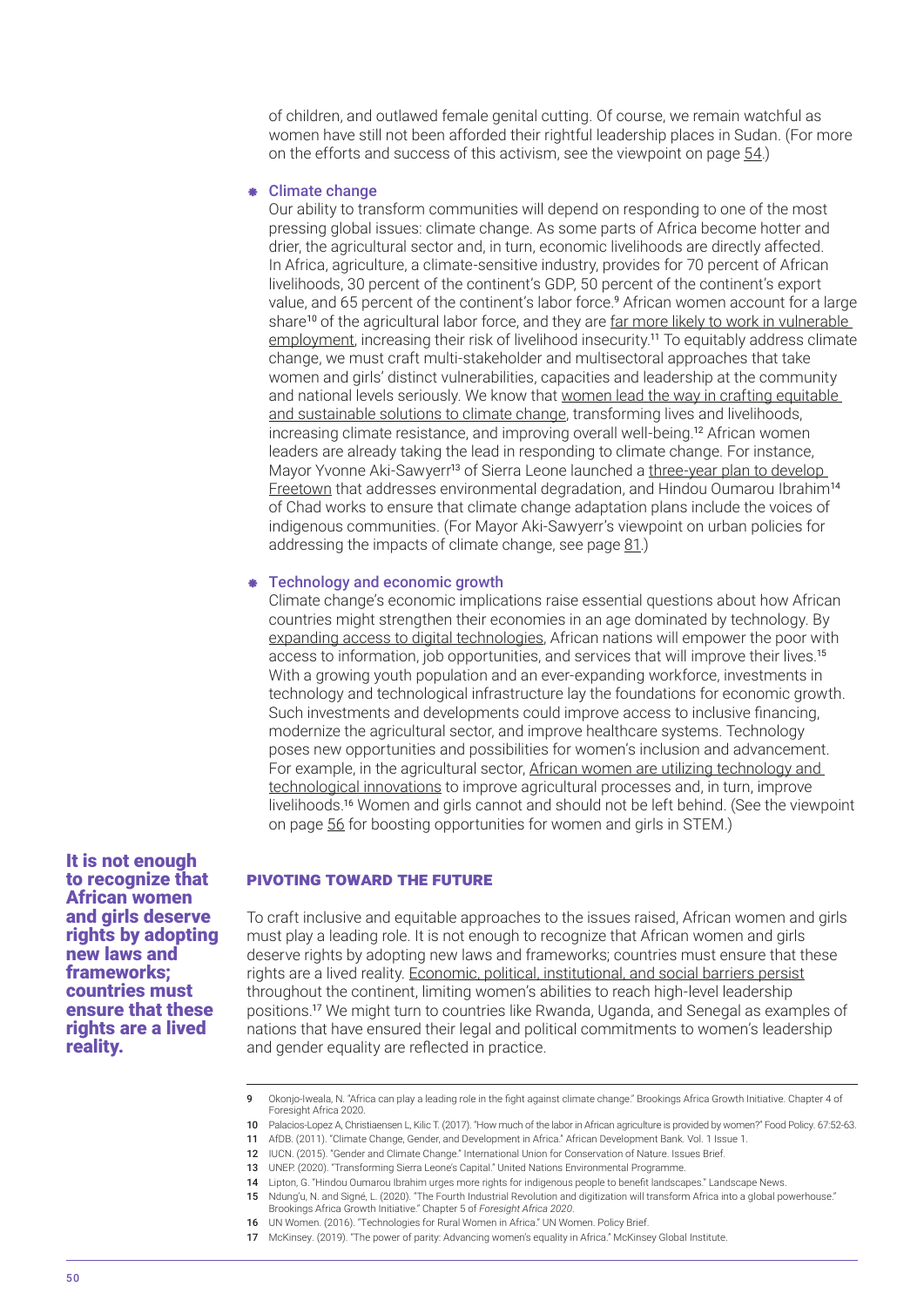Given the existing barriers women experience and Africa's pressing critical priorities for ensuring sustainable development, I offer some advice on how we might collectively chart a future for Africa that includes Africa's most extraordinary pivoters for transformation: women.

#### ⁕ **Country leadership**

Country leadership must take proper legal action to ensure that gender equality and equity are a lived reality. They must also lead on building a social consensus that women's rights are essential to sustainable human development. Implementation of laws and legal frameworks must be built on both new attitudes and ending impunity for the violation of those rights.

#### ⁕ Invest in women and girls

Outside of ensuring legal protections and rights, we must invest in women and girls financially. When governments and international organizations provide targeted and sufficient funding, we ensure women and girls have access to quality education and training, feel economically empowered, and participate politically.

## ⁕ **Political structure**

The political structure, expressly political parties, must open space for women in their organizations, ensuring that women have the platforms to access high-level appointed and competitive positions across national, regional, and international institutions.

#### ⁕ **Women leaders must support other women**

Women leaders must support other women, making room for women when they can do so. As president of Liberia and as a leader at the United Nations Development Program, I appointed women to high-level positions, diversifying the organizational leadership structure within both institutions.

Tackling Africa's pressing issues and ensuring the continent's future success require engaging with and including women at all levels of leadership globally. Though there are many successes to celebrate, let us not allow this moment to pass without making concerted shifts in attitudes, policies, and implementation that harness African women's rich knowledge and experiences. This period calls for a collective **pivot** that ensures African nations succeed in the 21st century.

## FIGURE 3.1. WHAT IS THE MAIN WAY THAT DECISIONS ARE MADE REGARDING FINANCIAL ASSETS?

*Households across the world differ in how they manage their financial resources. Notably, an Afrobarometer survey found that men and women decide how to use money in consultation with each other and others at similar rates (41 percent with family and 6 percent with others). The major difference is that men report making more unilateral decisions.*



NOTE: Respondents were asked: What is the main way that decisions are made about how to use any money that you have or earn, for example from a job, a business, selling things, or other activities? SOURCE: "Gains and gaps: perceptions and experience of gender in Africa," Afrobarometer. 2019.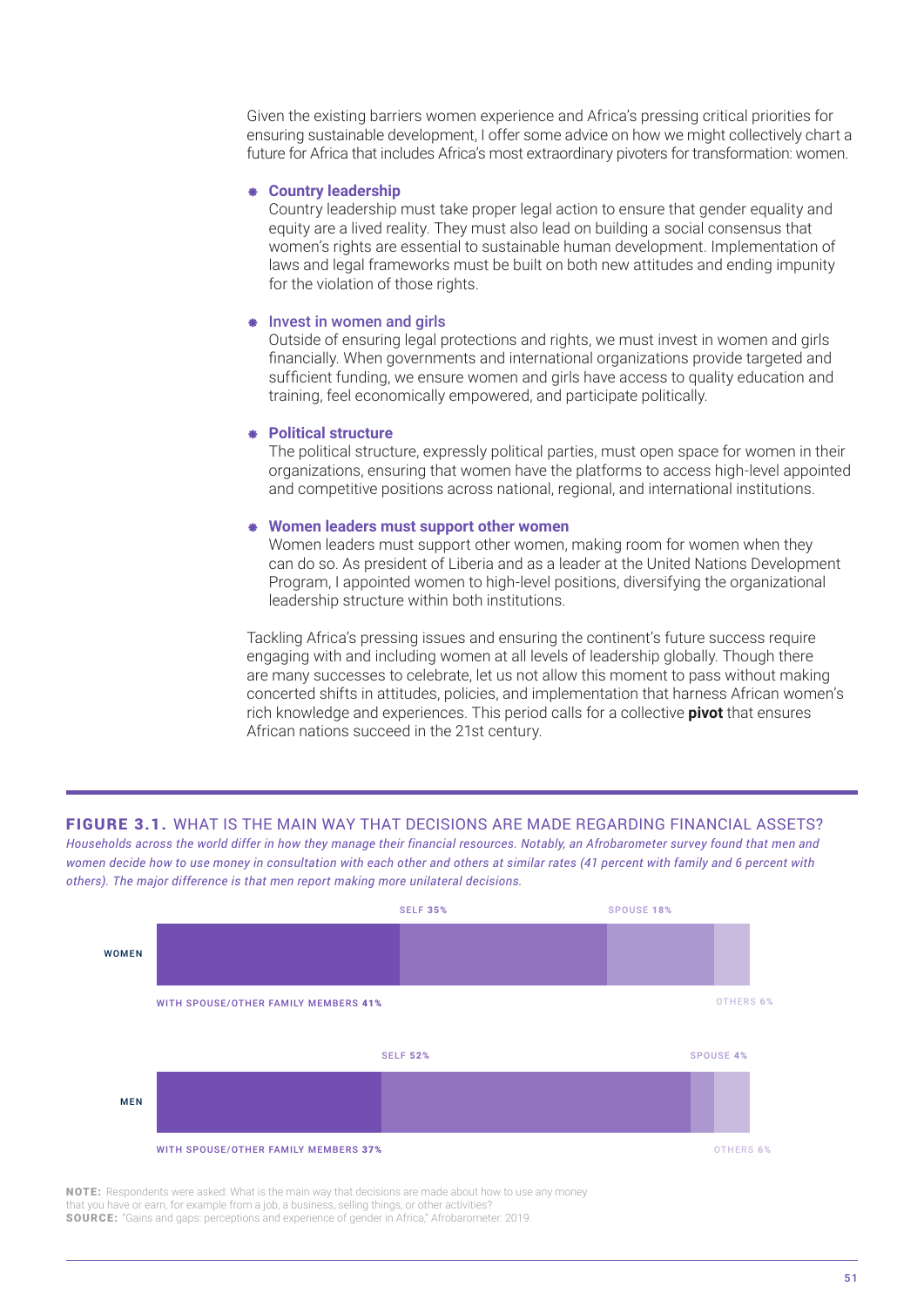# It is not yet Uhuru for the women of Uganda

#### WINNIE KIIZA

Former Leader of Opposition, Parliament of Uganda

Women's rights as human rights emerged as a global issue during the United Nations Decade for Women (1976-1985). Women across different geographic, cultural, religious, racial, and class backgrounds came together as part of a global movement and worked to improve the status of women. Over subsequent decades, women in different countries used various platforms to advocate for women's recognition and rights.

@WinnieKiiza

In line with this movement, Uganda—with an approximate population of 45.74 million, 50.71 percent of whom are female—has, for over the past two decades, shown commitment towards achieving gender equality and women's empowerment. The 1995 Constitution, on which all the country's legislation is based, opposes laws and practices that violate women's dignity. Importantly, its provisions aimed at protecting gender equality are based on international frameworks like The Convention on the Elimination of All Forms of Discrimination Against Women (CEDAW)—a key international agreement on women's human rights often described as an international bill of rights for women—and the Protocol to the African Charter on Human and People's Rights on the Rights of Women in Africa (Maputo Protocol). CEDAW and the Maputo Protocol signal a successful

## FIGURE 3.2. FEMALE BANK ACCOUNT OWNERSHIP IS GROWING, BUT SO IS THE GENDER GAP

*Female bank account ownership is rising across sub-Saharan Africa. While the account ownership gap between men and women has been closing in upper-middle-income countries, the ownership gap in low- and lower-middle-income countries is widening.* 



SOURCE: "Global Findex Database 2017." World Bank Publications - Books, The World Bank Group, number 29510.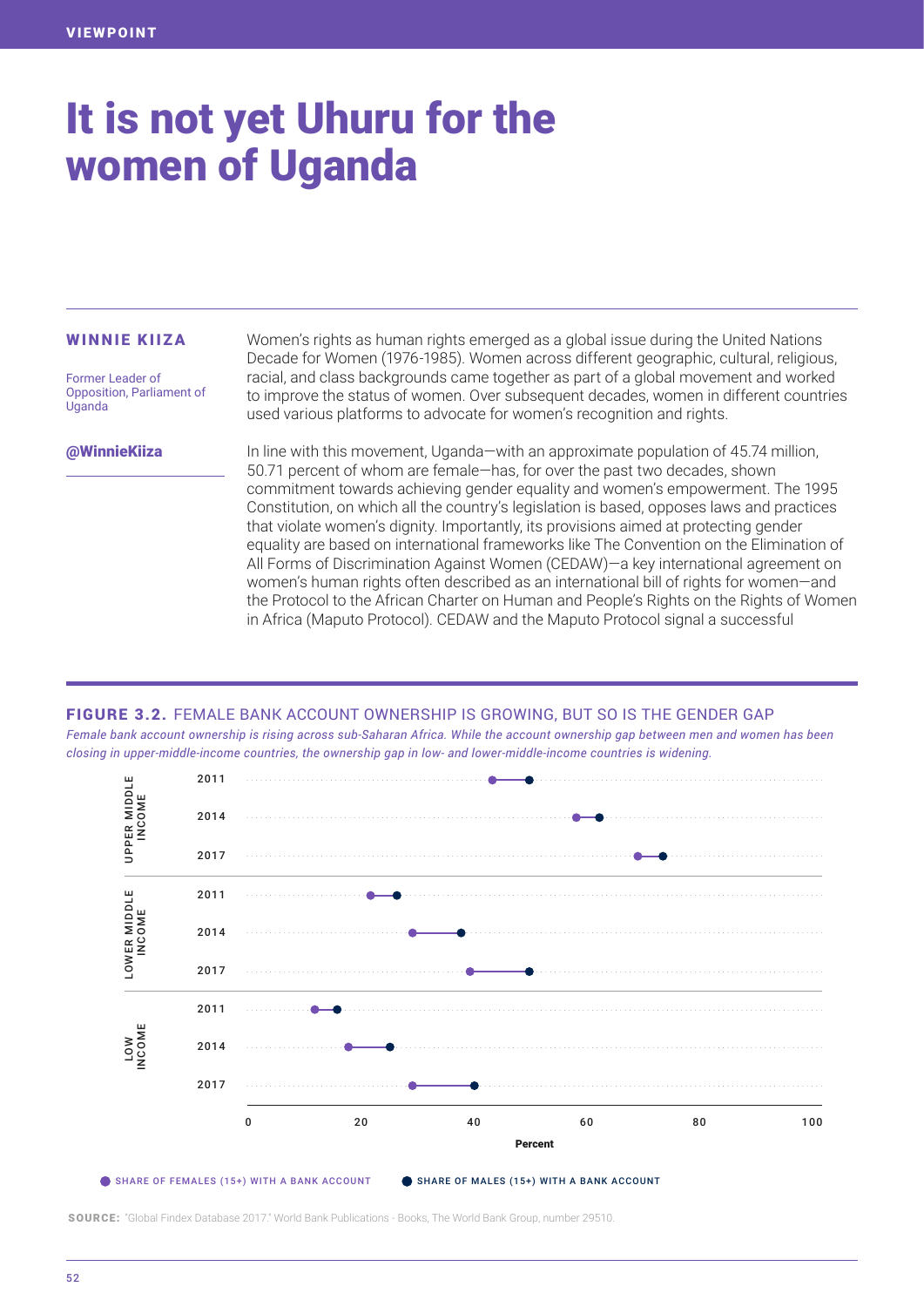mainstreaming of women's rights as human rights and impose the main obligation on member states to implement the frameworks.

Despite the positive steps that have been taken in Uganda to promote gender equality and women's empowerment, the position for women in Ugandan society is one of powerlessness influenced by a range of factors. These factors include cultural biases that unjustly stall women's career progression in public spaces, lack of qualifications and skills (given the already-marginalized position of women in education and training), and low self-confidence.

Furthermore, the COVID-19 pandemic has highlighted the government's inability to address women's rights in the "private" sphere (e.g., homes). Women and girls confined in their homes during COVID-19 lockdowns experienced increases in domestic violence, and about 90,000 girls under the age of 18 were reported pregnant in Uganda. Yet, private spheres are often thought to be beyond the purview of the State—exempt from governmental scrutiny and intervention. As a result, violence against women and girls that occur within families continue to remain hidden, where perpetrators of such human rights abuses typically enjoy impunity for their actions.

These biases and gaps impact women's ability to actively participate in public spaces and generate income and contribute to the economic growth as agents of development. It is not only women that feel the negative effects of failure to invest in women, their children's welfare and efforts to combat poverty and achieve economic growth are similarly affected. Therefore, the government—in an effort to make our communities inclusive, safe, resilient, and sustainable—should adequately invest in efforts to address these limitations and consider the following recommendations:

- ⁕ Fund grassroots organizations that build the capacity of women so they can participate, both individually and collectively, in social, economic, political, and public life.
- ⁕ Incorporate men and boys in trainings focused on supporting and promoting women and girls as leaders and decision makers.
- ⁕ Launch a hotline to provide free counselling and legal services for people experiencing gender-based violence.
- ⁕ Establish shelters for survivors of gender-based violence in all districts of Uganda and allocate sufficient resources to run the existing ones.
- ⁕ Prioritize awareness programs on how to ensure women and girls are safe at home and know where they can turn for help in their communities.
- ⁕ Develop gender-responsive education sector contingency plans and budgets, grounded in gender analyses of roles, risks, responsibilities, and social norms. These must consider mitigating care giving burdens, heightened risks of gender-based violence, and early pregnancy.

The COVID-19 pandemic has highlighted the government's inability to address women's rights in the "private" sphere.

It is not only women that feel the negative effects of failure to invest in women, their children's welfare and efforts to combat poverty and achieve economic growth are similarly affected.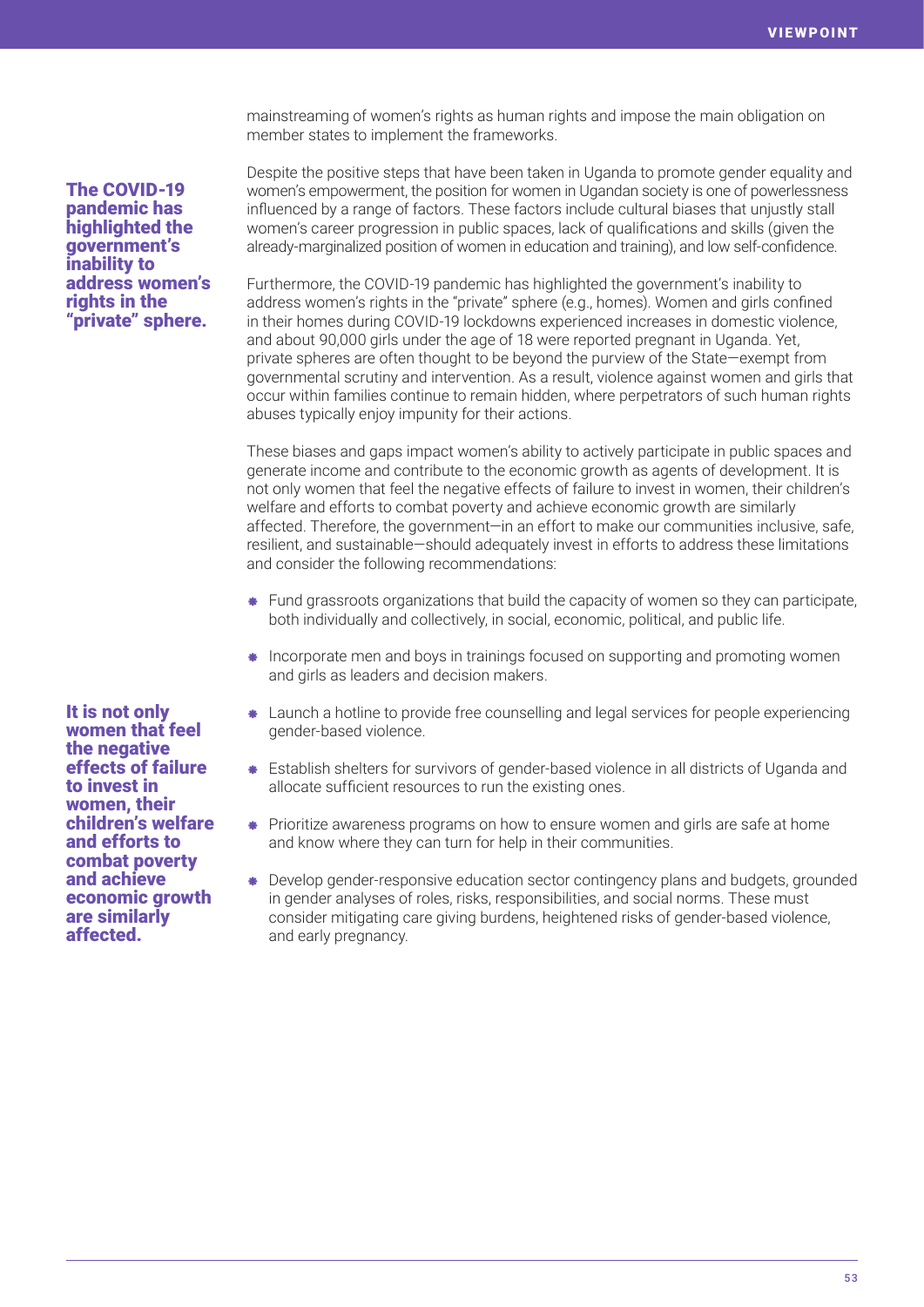# The women of Sudan will not accept setbacks

## ROGAIA ABUSHARAF

Professor of Anthropology, Georgetown University - **Oatar** 

Despite the extraordinary struggle of Sudanese women and their unyielding search for gender justice, the challenges endure, the most prominent being the climate of impunity in the country.

Since the 2019 Sudanese Revolution that ousted the dictator Omar al-Bashir, the momentous role that women played in shaping the historic event has attracted considerable international attention. These women, who came to be known as "Kandakat" after powerful Nubian queens, have achieved critical acclaim. Their protests in front of the Army Central Command were extraordinary in the face of the systematic 30 years of suppression of their human rights. The Public Order Law that al-Bashir passed in 1996 was not only detrimental to ethnic minorities, but also to women who became ultimate targets of gender-based violence, public flogging, imprisonment, harassment, and confiscation of the property of those who toiled to eke out a living in the market. Although what the world has found to be an astonishing feat—Sudanese women's role in the revolution—it is by no means new in the world of women's rights activism. Their revolutionary zeal has, indeed, a long gestation period deeply steeped in history.

When the first Sudanese woman to be admitted in Kitchener Medical School, the formidable Khalda Zahir Soror Al-Sadat, and her schoolteacher friend, Fatima Talib, got together one afternoon in Omdurman, they felt it important to reach out to others in their neighborhood to establish a Sudanese woman's union to agitate for the rights of women under British colonialism (1898-1956). Their idea gathered momentum as evidenced in an impressive gathering at the home of their compatriot Aziza Makki Osman Azraq. The effort came to fruition in 1952 with the founding of the Sudanese Women's Union. Far from being an elitist, urban-based effort, the Union succeeded in including women of all regional, religious, ethnic, and socioeconomic backgrounds throughout the country. Along with significant milestones achieved since then such as the adoption of equal pay for equal work in 1953, the Union focused on a plethora of discriminatory practices often rationalized as revered traditions. They ended "Obedience Laws," which forced a woman to return to her abusive partner and relinquish every right or entitlement due to her as a human being. These monumental struggles, however, were not without adversaries who mounted unjustified criticisms of the Union as foreign innovations that had no roots in Sudanese customs and traditions.

Notwithstanding, the women of the Union ventured forth with prodigious efforts that mitigated some of the most inequitable acts meted at women in their flagship magazine Sawt Al-Marr'a (the Woman's Voice). These women soon recognized that they were on the cusp of challenging oppression by locating allies and opinion leaders who could shatter the myths about their effort's foreign roots. Indeed, one of the most critical accomplishments of the Union was its success in forging powerful alliances and solidarities across local, national, and international frontiers. At home, they organized workshops and community gatherings to further women's agency in changing their own lives. Such a task warranted a conscious confrontation of prevailing gender ideologies that women accepted as dogma and deployed to their own detriment. Through extensive discussions with men and women, they took up cultural practices head-on and uncovered the political and legal contexts within which they operated. Despite the insurmountable obstacles imposed on the organization by military dictatorships, it managed to leave its mark on the Sudanese political landscape as it continues to do today to localize human rights principles in the Sudanese context underground. In this important historical context of gender activism in the country, it is not surprising to witness the extraordinary courage and fortitude of Sudanese women in protesting military rule. They resisted the systemic racism, classism, and sexism that engulfed the country from North to South, West to East. Nowhere has the impact of the prevailing political ideologies been so damaging than the tearing apart of the country and its entrapment in civil war and communal strife. Following independence, the political violence in South Sudan since 1955 culminated in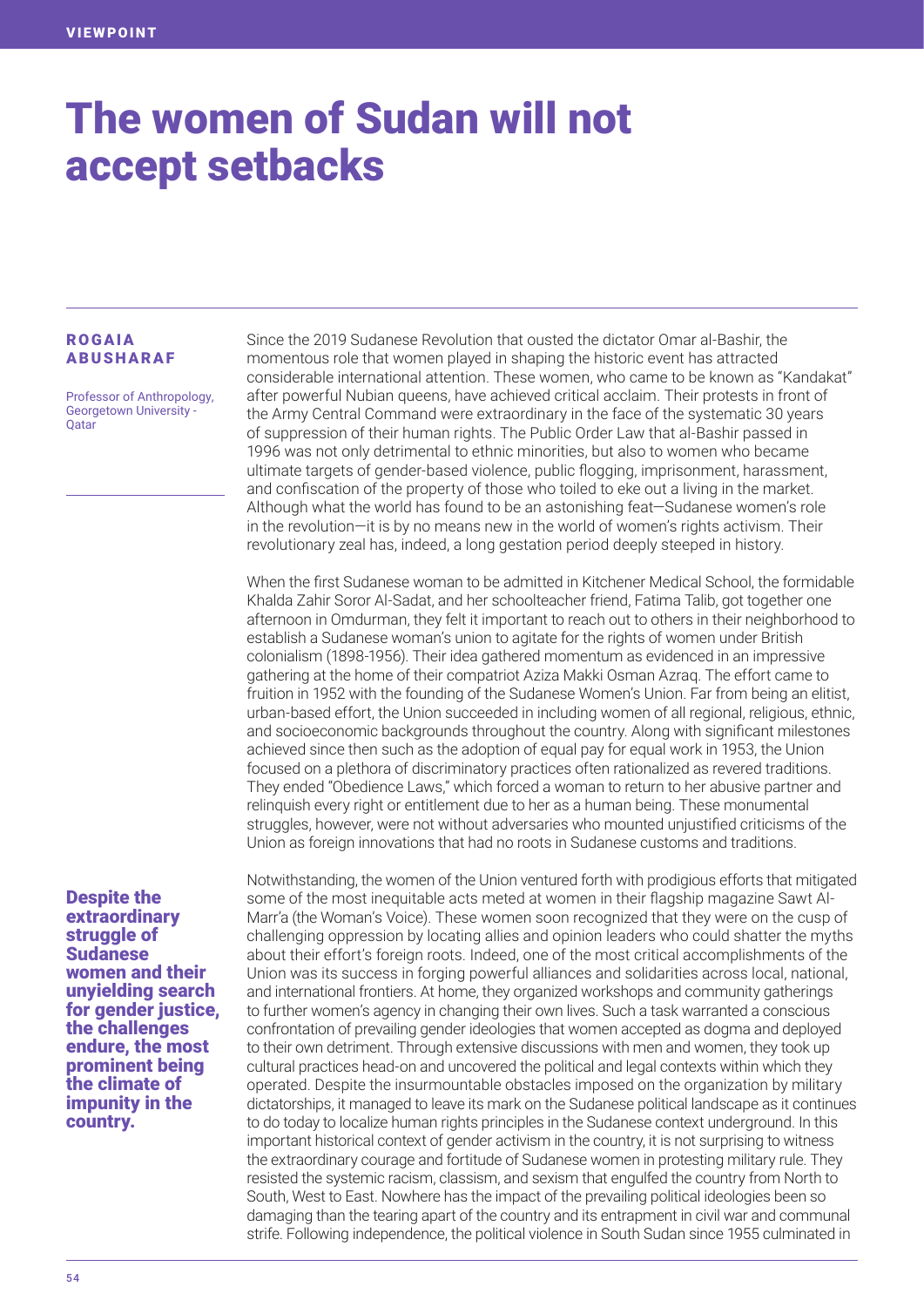the region's secession in 2011. In 2003, Darfur witnessed atrocities that many observers described as genocide. These killing fields left the communities displaced, disseminated, and dead. In 2004, the International Commission of Inquiry confirmed the massive violations of International Human Rights and Humanitarian Law in Darfur. Although these conflicts have been devastating to the country at large, they have been particularly shattering for women and girls' lives. Gender-based violence and crimes against humanity—as evidenced by rape, as well as the destruction of property and lives—continued with impunity.

The Sudanese women's revolutionary fervor has, therefore, a long history. Gender-based violence and curtailment of women's mobility have inflamed women's desire for resistance and change. The most recent example is when General Abdel-Fatah Al-Burhan, the commander-in-chief and president of the Sovereign Council of the transitional government of Sudan, decided to oust the civilian government in October 25, 2021. Sudanese women from all socioeconomic backgrounds rose again. They joined rallies and civil disobedience organized by their local resistance committees and the Union of Sudanese Professionals. Time was of the essence when they jumped into action once more, propelled by the insidious military oppression that loomed threateningly over their lives. They rejected the coup d'état that represented a dangerous setback and would have exacerbated their suffering.

Despite these challenges to their struggle for gender equality and justice, the determination of Sudanese women to bring about a measure of fairness remains unshakeable.

Despite the extraordinary struggle of Sudanese women and their unyielding search for gender justice, the challenges endure, the most prominent being the climate of impunity in the country. None of the perpetrators of political violence in the South or in Darfur have been held accountable. Not only were these perpetrators not held to account for waging war crimes and crimes against humanity, but they continue to do so as authority figures in the current regime. In the North, the families of the disappeared and summarily executed implored Prime Minister Abdulla Hamdok to intercede in the effort to locate the graves of their sons, fathers, and brothers. So far, these demands have been met with silence.

Despite these challenges to their struggle for gender equality and justice, the determination of Sudanese women to bring about a measure of fairness remains unshakeable. The continued participation of Sudanese women in the unfinished revolution is a major resource for hope. Today, their protests in the country are accompanied by others. Sudanese migrants and refugees all over the world joined in solidarity, and in so doing kept the plight of Sudanese people on the radar as a complex emergency that warrants immediate attention. The strong civil society associations in the country will benefit from systematic media coverage exposing the scale of violence in the country and supporting their plea for democracy and respect for human rights. International women's organizations also have an important role to play in strengthening the role of their local counterparts in Sudan. The quest for gender justice in the country will only succeed if women see justice being served.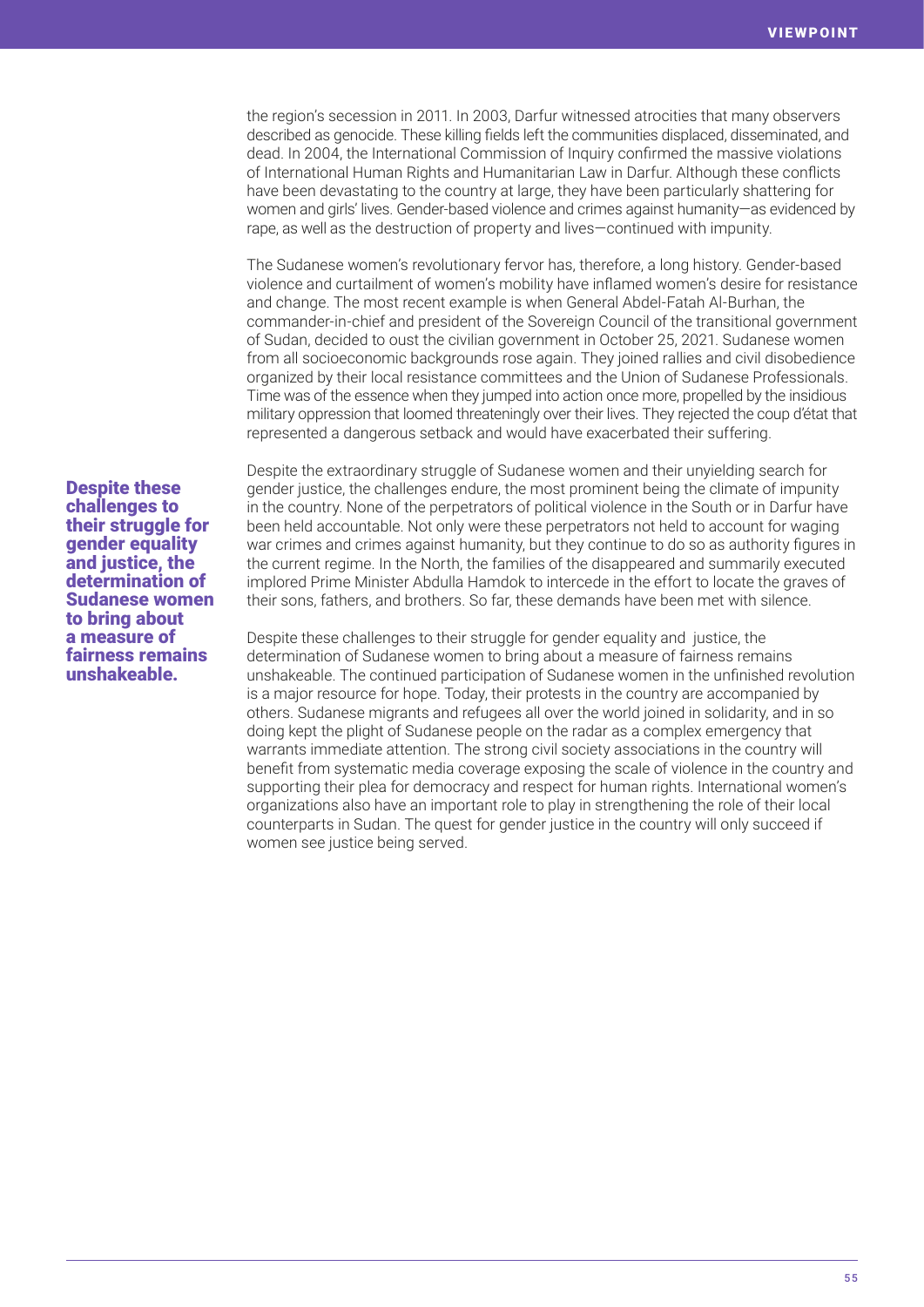# Making the future of African STEM female

#### ADEFUNKE EKINE

Associate Professor of Childhood Education, Tai Solarin University of Education

2013 Echidna Scholar, Center for Universal Education, Global Economy and Development, Brookings Institution

@adefunkeekine2

# AYOTOLA AREMU

Professor of Educational Technology, University of Ibadan

Without a huge investment in science, technology, engineering, and mathematics (STEM) education, Africa will not achieve the goals the African Union has laid out in her 2063 agenda. Indeed, given the complexity facing the developing world, economic growth, and improvements in the standard of living there will continue to rely on innovations and technological breakthroughs.

Moreover, such revolutions can only happen for Africa if there is [active participation in](https://www.accaglobal.com/in/en/member/member/accounting-business/2018/06/insights/stem-education.html)  [STEM](https://www.accaglobal.com/in/en/member/member/accounting-business/2018/06/insights/stem-education.html) at all levels of education—especially for girls. Despite the fact that women comprise half the population, they are grossly underrepresented in STEM careers.<sup>1</sup> In sub-Saharan Africa, between a [mere 18 to 31 percent of science researchers are women,](https://en.unesco.org/news/one-three-researchers-woman#:~:text=Globally%2C%20women%20make%20up%2033.3,covering%20the%20years%202015%E2%80%932018.) compared to 49 percent in Southeast Europe and in the Caribbean; 44 percent in Central Asia and Latin America; and 37 percent in the Arab States.<sup>2</sup> In Nigeria specifically, women represent between 17 and 20 percent of science researchers. Notably, at the primary school-level, girls perform as well as or even better than boys globally according to the reports of PISA and TIMSS on mathematics and science performance; however, between only 3 and 7 percent of girls who attend higher education actually study STEM-related courses when they get there. More specifically, 3 percent of girls in higher education are enrolled in ICT, compared to 8 percent of boys. Similarly, [7 percent of girls enroll in engineering and](https://www.worldbank.org/en/topic/gender/publication/the-equality-equation-advancing-the-participation-of-women-and-girls-in-stem)  [construction courses](https://www.worldbank.org/en/topic/gender/publication/the-equality-equation-advancing-the-participation-of-women-and-girls-in-stem) compared with 22 percent of boys who enrolled for the same fields of study.<sup>3</sup>

## Why is female participation in STEM important?

Getting girls and women into STEM is not only a matter of human rights but [also makes](https://www.worldbank.org/content/dam/Worldbank/document/Gender/Voice_and_agency_LOWRES.pdf)  [economic sense](https://www.worldbank.org/content/dam/Worldbank/document/Gender/Voice_and_agency_LOWRES.pdf).<sup>4</sup> Adopting diversity and gender inclusion in STEM is critical for increasing [creativity](https://www.devry.edu/blog/importance-of-women-in-the-tech-industry.html), innovation, gender-sensitive perspective for products, and productivity, considering that women make up half of the world's population.<sup>5</sup>

Unfortunately, the COVID-19 pandemic has not only hindered overall STEM education, but particularly exacerbated the already-wide gender gap in those subjects. The switch to digital platforms hindered learning for those without access to such tools given the region's digital divide. Teachers also struggled with the use of technology for online lesson delivery, and often ended up just replicating their physical classrooms on online platforms. The impact on STEM education has been colossal given the loss of the requisite handson activities in such subjects. This is because for girls, the traditional mode of learning [without authentic learning experiences demystifying STEM concepts—](http://ragajsiea.gylgfoundation.org/2019vol1/pdf/2019volno1/Equipping%20Teachers%20for%20Inclusive%20Science%20Technology%20Engineering%20and%20Mathematics%20Methodologies%20for%20Sustainable%20Development.pdf)has neither been effective nor motivating.<sup>6</sup>

- 2 "One in three researchers is a woman." The United Nations Educational, Scientific and Cultural Organization, 2021.
	- 3 "The Equality Equation: Advancing the Participation of Women and Girls in STEM." World Bank, 2020.
	- 4 "Voice and Agency: Empowering women and girls for shared prosperity." World Bank, 2014.

<sup>1</sup> "A lack of good education in STEM subjects is holding back African growth and depriving its youth of career opportunities." ACCA, 2018.

<sup>5</sup> The Importance of Women in the Tech Industry." DeVry University, 2021.

<sup>6</sup> Brodie, Karin. "Equipping Teachers for Inclusive Science Technology Engineering and Mathematics Methodologies for Sustainable Development." Gylg Foundation, 2019.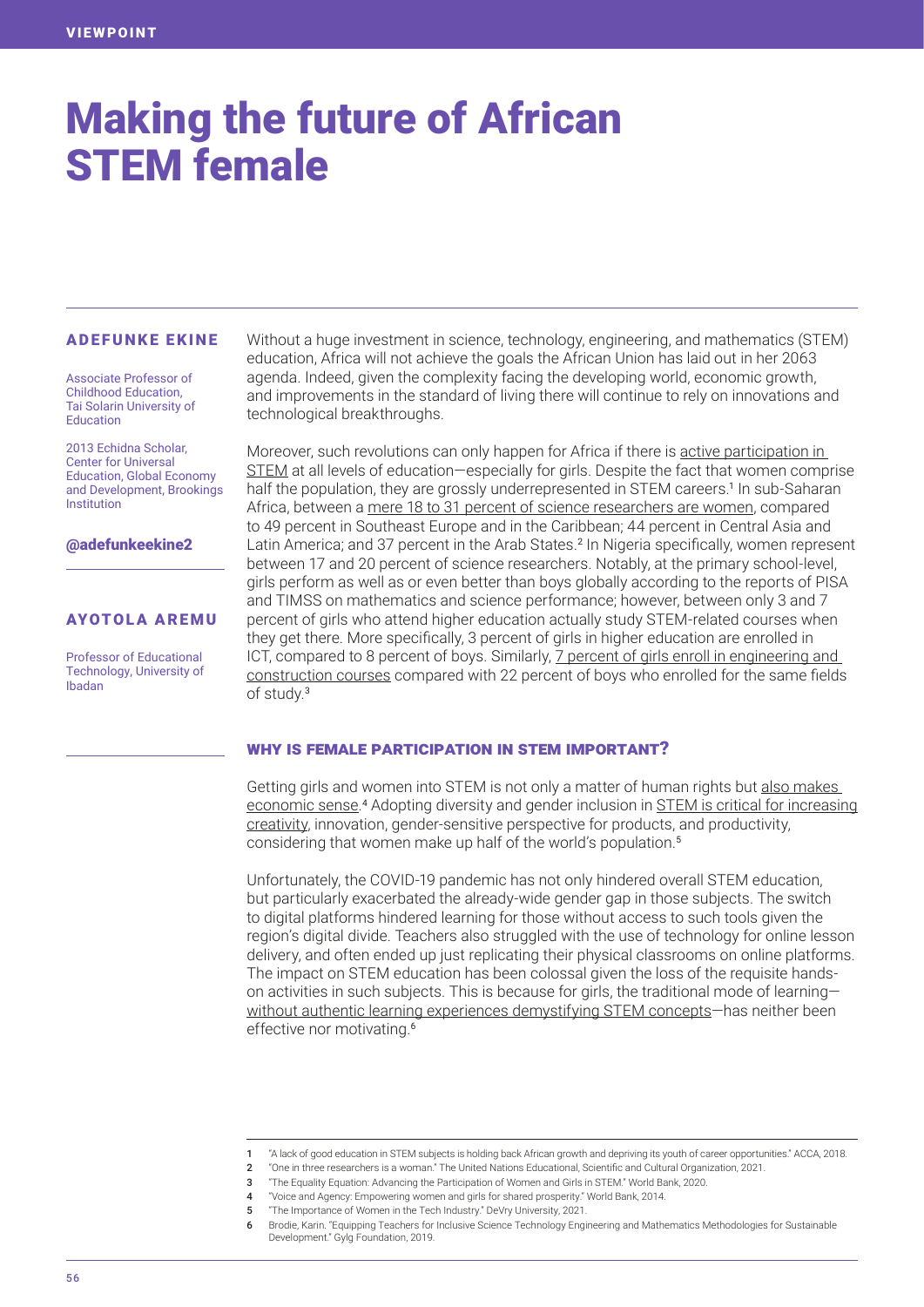# More girls and women into STEM! How?

Research has already identified specific strategies and tools for boosting girl child involvement in STEM. Such policies include:

#### ⁕ **Use role models.**

Girls between the ages of 8 and 16 learn better in a [collaborative and non-competitive](https://www.brookings.edu/wp-content/uploads/2016/06/WalkerEkineSamatiweb.pdf)  [way](https://www.brookings.edu/wp-content/uploads/2016/06/WalkerEkineSamatiweb.pdf).<sup>7</sup> They can be inspired by connecting with female role models in STEM careers who can serve as both mentors and examples of success stories. Girls in 8th and 9th grade who are discovering their career interests and are at the very beginning of their career paths are influenced by role models who served as catalysts for young girls. Indeed, [research shows that a role model approach](https://globalyoungacademy.net/wp-content/uploads/2017/08/Women-in-Science-Inspiring-Stories-from-Africa.pdf) can encourage and help young girls and women to excel in science.<sup>8</sup>

#### ⁕ Create learning resources that portray the girl child in STEM, among others.

Currently, most textbooks present a biased curriculum with content showcasing more male scientists, and only [showing girls in non-STEM careers](https://www.frontiersin.org/articles/10.3389/feduc.2019.00060/full) such as secretaries or only as nurses in the medical field. More [demonstrated representation of women in](https://www.edutopia.org/article/keeping-girls-stem-3-barriers-3-solutions)  [STEM-related careers](https://www.edutopia.org/article/keeping-girls-stem-3-barriers-3-solutions) allows and encourages girls to envision themselves in such roles $9,10$ 

#### ⁕ **Encourage interest in STEM early in education.**

[Early intervention](https://winnie.com/resources/engaging-girls-in-stem-education) is key to closing the gender gap in STEM as boys are encouraged very early to pursue careers in STEM while girls are not.<sup>11</sup> This problem is not unique to Africa. In addition, most current strategies for increasing STEM participation focus on

## FIGURE 3.3. WOMEN IN AFRICA ARE INCREASINGLY REPRESENTED ON CORPORATE BOARDS *While corporate boards in Africa continue to add more women, representation remains below the world average.*



NOTE: Data for sub-Saharan Africa includes 132 companies in Kenya, Nigeria, and South Africa. SOURCE: Deloitte. "Data-driven change: Women in the boardroom – A global perspective." Sixth edition, 2018.

- 7 Ekine et al. "Improving Learning Opportunities and Outcomes for Girls in Africa." The Brookings Institution, 2013.
- 8 "Women in Science: Voices from Africa." The Network of African Science Academies, 2017.
- 9 Makarova et al. "The Gender Gap in STEM Fields: The Impact of the Gender Stereotype of Math and Science on Secondary Students' Career Aspirations." Frontiers in Education, vol. 4, no. 60, 2019.
- 10 Berwick, Carly. "Keeping Girls in STEM: 3 Barriers, 3 Solutions." Edutopia, George Lucas Educational Foundation, 2019.
- 11 "A Guide to Engaging Girls in Early STEM Learning." Winnie, 2021.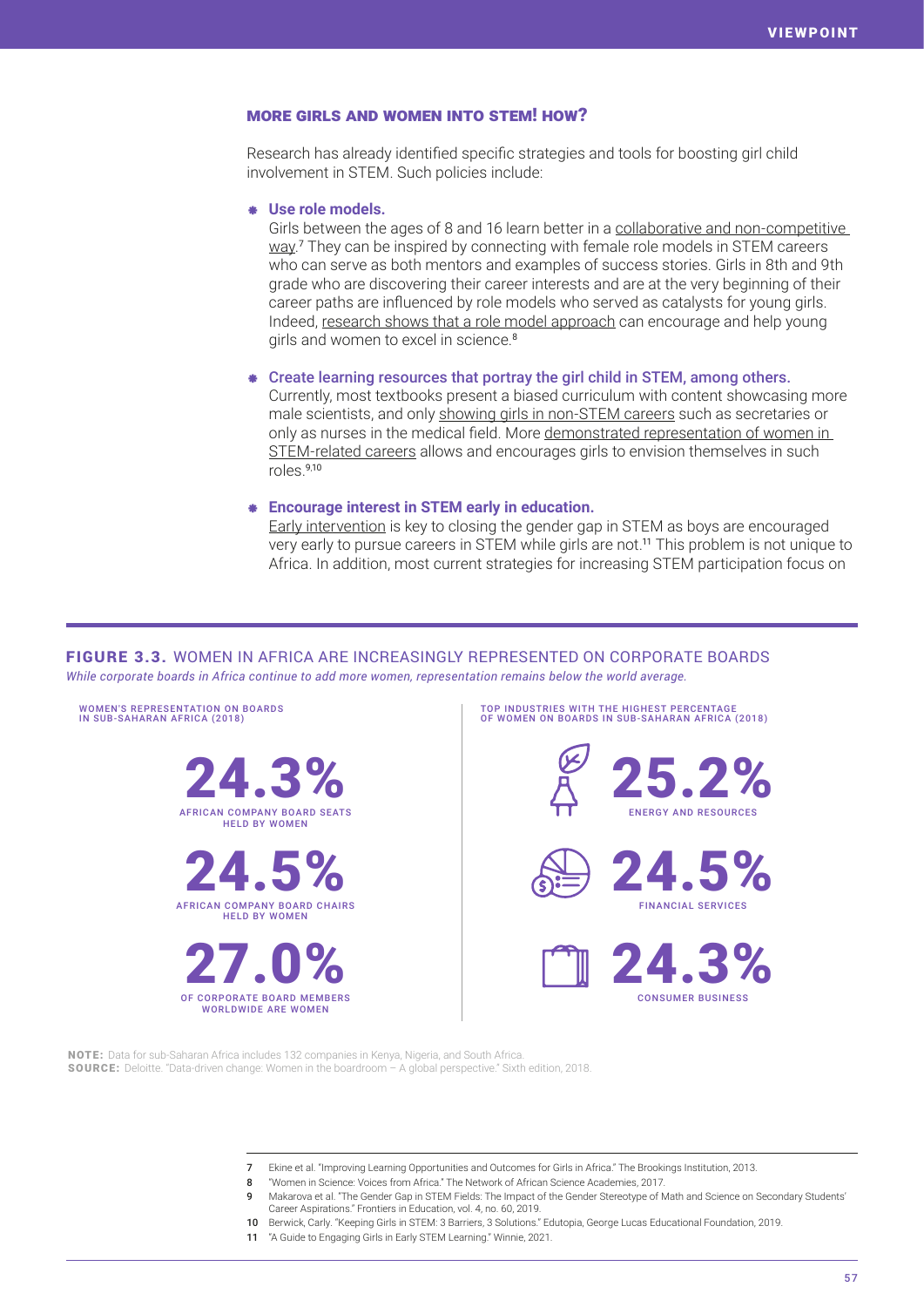The STEM pipeline for girls is leaky, so efforts should be placed on the formative years where habits and traits are formed early so that girls can have a solid foundation in STEM.

higher education when girls are already lagging behind in this field or not represented at all. As girls progress through the school system, their numbers in STEM classes fall. In other words, the [STEM pipeline for girls is leaky](https://eige.europa.eu/sites/default/files/garcia_working_paper_5_academic_careers_gender_inequality.pdf),<sup>12</sup> so efforts should be placed on the [formative years](https://www.brookings.edu/wp-content/uploads/2016/06/WalkerEkineSamatiweb.pdf) where habits and traits are formed early so that girls can have a solid foundation in STEM.<sup>13</sup>

### ⁕ **Ensure equal access to basic education.**

Girls can only learn when they are in school. However, no country in Africa has [achieved gender parity](https://en.unesco.org/gem-report/sites/default/files/SSA_Press_Release_English_Gender_Report2015.pdf) in both primary and secondary schools.<sup>14</sup> Moreover, not only should girls have access to basic education, they must be able to access digital literacy—meaning the government must bridge the digital divide early in their education, during primary school. Moreover, the pandemic further magnified the digital divide that already existed. In fact, it actually enhanced stereotypes as more boys had access to technologies and girls were made to do more house chores during this time. Providing digital devices for every girl child should be a top priority for governments in [the wake of COVID-19](https://www.devex.com/news/opinion-we-cannot-allow-covid-19-to-reinforce-the-digital-gender-divide-97118) and in case of future, similar epidemics.<sup>15</sup>

### ⁕ **Better equip teachers.**

African policymakers must prioritize building the capacity of teachers and STEM teachers in particular. They need to be intentionally equipped with [strategies that](https://www.aasciences.africa/sites/default/files/Publications/Women%20in%20STEM%20Report_Final.pdf)  [encourage collaboration](https://www.aasciences.africa/sites/default/files/Publications/Women%20in%20STEM%20Report_Final.pdf) rather than competition, peer teaching, hands-on activities, mentoring by role models—whether online or in person.<sup>16</sup> More specifically, teachers

# FIGURE 3.4. THE CASCADING EFFECTS OF CLOSING THE GENDER GAP IN AGRICULTURE

*The United Nations Entity for Gender Equality and the Empowerment of Women estimates that closing the gender gap in agriculture—i.e., providing women with the same access to productive resources as men—not only can contribute to increased agricultural production and food security for families, but economic growth and poverty reduction overall.*



SOURCE: "The Cost of the Gender Gap in Agricultural Productivity, " United Nations Women, World Bank, United Nations Development Program, and United Nations Development Program, Poverty Environment Initiative, 2018.

- 12 Dubois-Shaik, Farah and Fusulier, Bernard. "Academic Careers and Gender Inequality: Leaky Pipeline and Interrelated Phenomena in Seven European Countries." European Institute for Gender Equality, 2015.
- 13 Ekine et al. "Improving Learning Opportunities and Outcomes for Girls in Africa." The Brookings Institution, 2013.
- 14 "No country in sub-Saharan Africa has achieved gender parity in both primary and secondary education." The United Nations Educational, Scientific and Cultural Organization, 2015.
- 15 Mlambo-Ngcuka, Phumzile and Albrectsen, Anne-Birgitte. "Opinion: We cannot allow COVID-19 to reinforce the digital gender divide." Devex, 2020.
- 16 "Factors which Contribute to or Inhibit Women in Science, Technology, Engineering, and Mathematics in Africa." The African Academy of Sciences, 2020.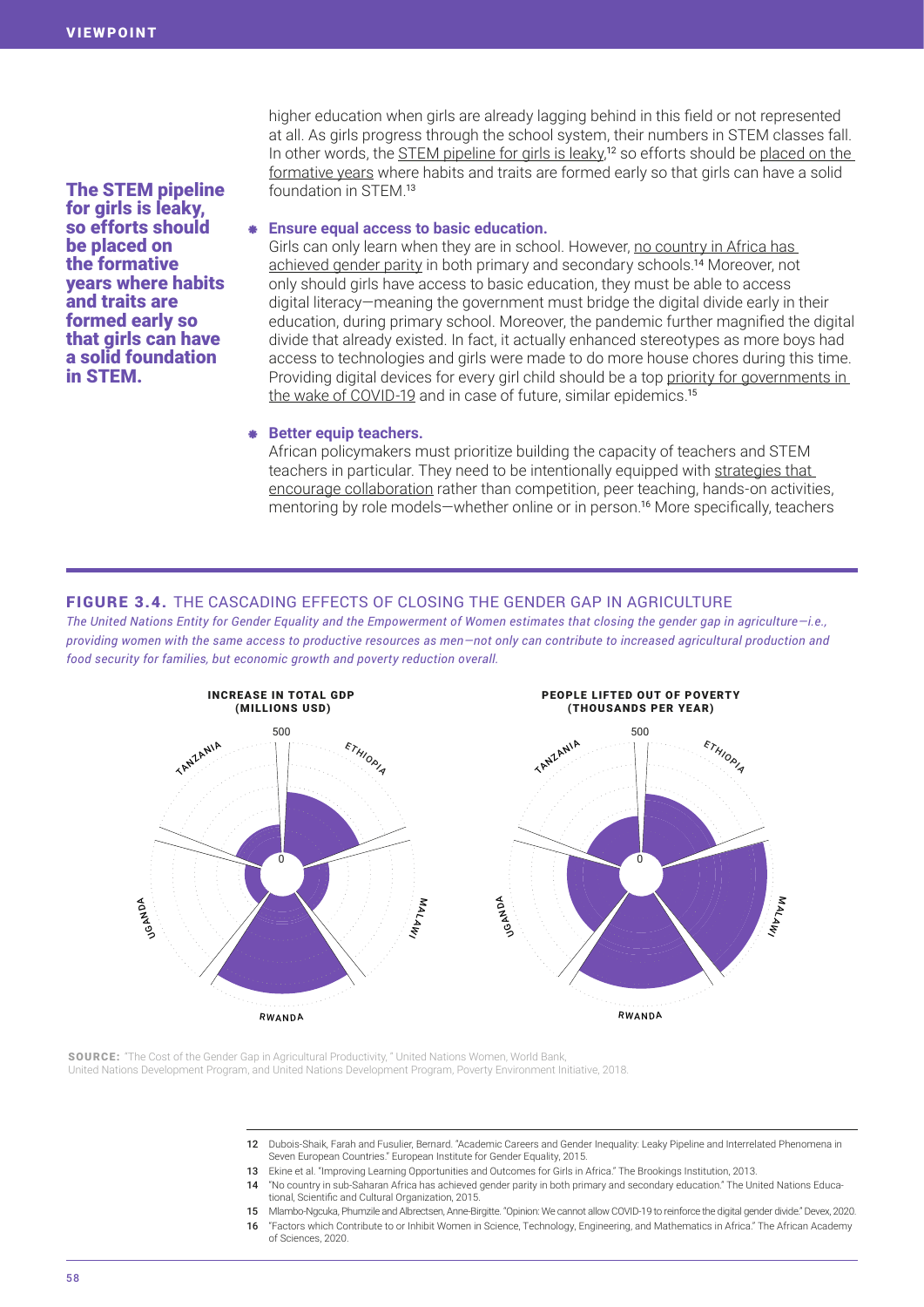need to be trained in [using tools like learning packages](https://blogs.scientificamerican.com/budding-scientist/to-attract-more-girls-to-stem-bring-storytelling-to-science/), simulations, games, and storytelling to more effectively engage learners.<sup>17</sup> These curriculum resources, including textbooks, should come with content that showcase females in various fields.

#### Support a shift in classroom dynamics.

Finally, STEM education reforms should include a shift [in classroom dynamics](https://ssir.org/articles/entry/more_girls_in_stem_means_improving_stem_teacher_training) so that [teachers can be gender responsive](https://www.varkeyfoundation.org/media/4527/250567e.pdf) and gender sensitive.<sup>18</sup> At the moment, teachers [are too often prone to encourage boys more than girls in science classes](https://ssir.org/articles/entry/more_girls_in_stem_means_improving_stem_teacher_training) and assign less-taxing roles to girls that are more domestic in nature, thus encouraging gender stereotypes.<sup>19</sup>

#### **CONCLUSION**

Innovative young thinkers and entrepreneurs emerging from Africa are not only changing the continent, but the world—but not nearly enough of them are women. Given the increased demand for STEM knowledge in a post-COVID world and education losses caused by the pandemic, support for girls in STEM education has never been more pressing*.* Indeed*,* the demographic makeup of girls and women in Africa must be intentionally harnessed to position [Africa](https://thestempedia.com/blog/stem-education-in-africa-the-past-present-and-future/) as the technology hub for the future.<sup>20</sup>

## FIGURE 3.5. FEMALE LABOR FORCE PARTICIPATION BY SECTOR DIFFERS MARKEDLY BETWEEN SUB-SAHARAN AFRICA AND THE REST OF THE WORLD

*Women's participation in the labor force looks very different in sub-Saharan Africa compared to the rest of the world more broadly. Although African women's participation in industry and services has increased since 2010, they are still most often employed in the agricultural sector. In fact, in 2019, about female half of all workers in sub-Saharan Africa were still employed in agriculture.* 



LOWER MIDDLE INCOME (EXCLUDING SSA) LOWER MIDDLE INCOME (EXCLUDING SSA)

SOURCE: World Bank. World Development Indicators. Labor force participation rate, female. 2021.

- 17 Kuchment, Anna. "To Attract More Girls to STEM, Bring More Storytelling to Science." Scientific American, 2013.
- 18 "Training Tools for Curriculum Development: A Resource Pack for Gender-Responsive Stem Education." International Bureau of Education - United Nations Educational, Scientific and Cultural Organization, 2017.
- 19 Ekine, Adefunke. "More Girls in STEM Means Improving STEM Teacher Training." Stanford Social Innovation Review, 2017.
	- 20 "STEM Education in Africa—the Past, Present, and Future." STEMpedia, 2019.

Innovative young thinkers and entrepreneurs emerging from Africa are not only changing the continent, but the world—but not nearly enough of them are women.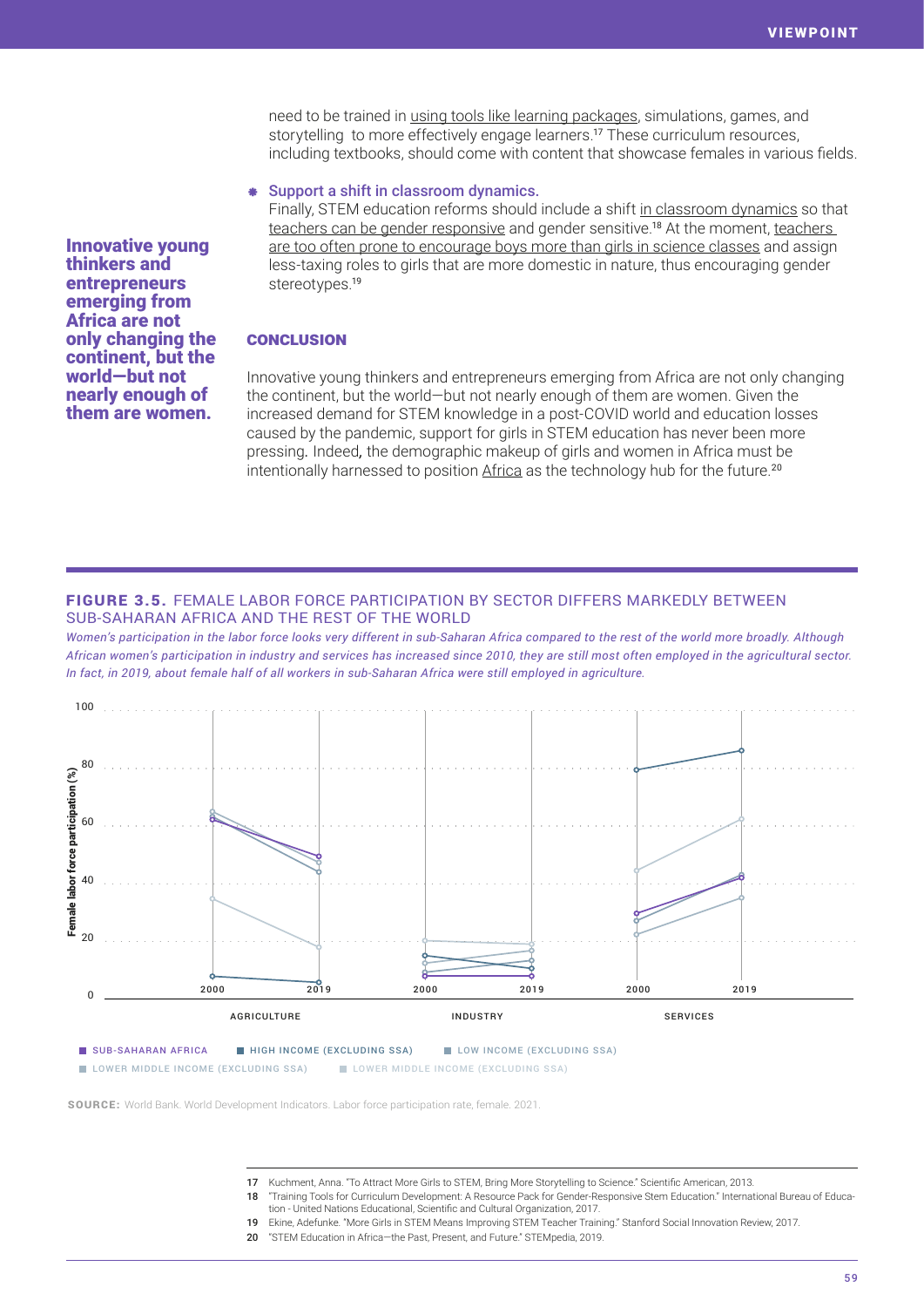# Strategies for advancing African women in academia

## REBECCA AFUA KLEGE

Director of Research, Henry J. Austin Health Center

Research Fellow, Environmental Policy Research Unit, University of Cape Town

## @RKlege

Female students are more likely to enroll in graduate studies when they encounter successful women role models.

Despite the progress women in Africa have made in the professional sphere, they remain underrepresented in strategic and essential positions. In fact, in academia, the representation of women can be likened to a pyramid where very few women exist at the top and in key leadership positions, especially in Africa. Moreover, only six out of the 26 higher education institutions in South Africa—a country that houses many of Africa's top universities—are led by women. In Ghana, only 8 percent of professors from public [universities are women.](https://essa-africa.org/sites/default/files/inline-files/Demographics of African Faculty Ghana Pilot Study.pdf)<sup>1</sup> More broadly, across sub-Saharan Africa, women constitute only [24 percent of academic staff and 2.5 percent of vice chancellors.](https://essa-africa.org/node/976)<sup>2</sup> The African Evidence [Research Database](https://essa-africa.org/AERD) also indicates that, out of 2,510 African-led studies surveyed by the database, only 32 percent are led by women.<sup>3</sup>

Although institutional efforts to increase the representation of women in academia are increasing across the region, they tend to focus on increasing female enrollment in undergraduate studies rather than the hiring and retention of women in senior leadership positions. Obstacles such as structural barriers, traditional beliefs and norms, societal expectations, gender stereotypes, and the patriarchal nature of many African academic institutions make it challenging to make any significant progress. Moreover, the lack of female role models and mentors to guide young talented women through their academic careers exacerbates the gender gap: Female students are more likely to enroll in graduate studies when they encounter successful women role models.

In addition, the few existing women pushing academic frontiers through their research and leadership in Africa are held to higher standards, constantly scrutinized, barely recognized, receive lower pay and poorer evaluations, and are recommended less than their male counterparts. They are also excluded from the gendered informal decisionmaking process, which usually occurs through informal networks. The demanding role of women in the caregiving economy and in childrearing, coupled with excessive administrative burdens, further delays career progression. Female faculty and students also face sexual harassment, or, at the very least, are too often judged by their physical appearance rather than their intellectual capabilities, which further dissuades them from staying in academia.

African universities must first commit, develop, popularize, and be intentional about institutional inclusive gender policies such as affirmative action, adaptable work environments accommodating childcare, and sexual harassment policies to advance female representation to break the glass ceiling. This strategy requires a well-articulated mechanism to track, monitor, and evaluate the implementation process. In addition, academic institutions should implement gender sensitization initiatives, which are vital in reducing tensions between female and male colleagues.

Policies to make the environment safer and more open to opportunities must start even before young, academically minded women enter the labor market. Since the minimum requirement for most senior academic positions is a Ph.D., leaders must consider strategies to first increase the quantity and quality of women in post-graduate studies in Africa. Initiatives such as funding and research collaboration opportunities, institutional

- 2 "Women Leading." Education Sub Saharan Africa, 2020.
- 3 "African Education Research Database." Education Sub Saharan Africa, 2021.

<sup>1</sup> "Demographics of African Faculty: A Pioneering Pilot in Ghana." Education Sub Saharan Africa, 2018.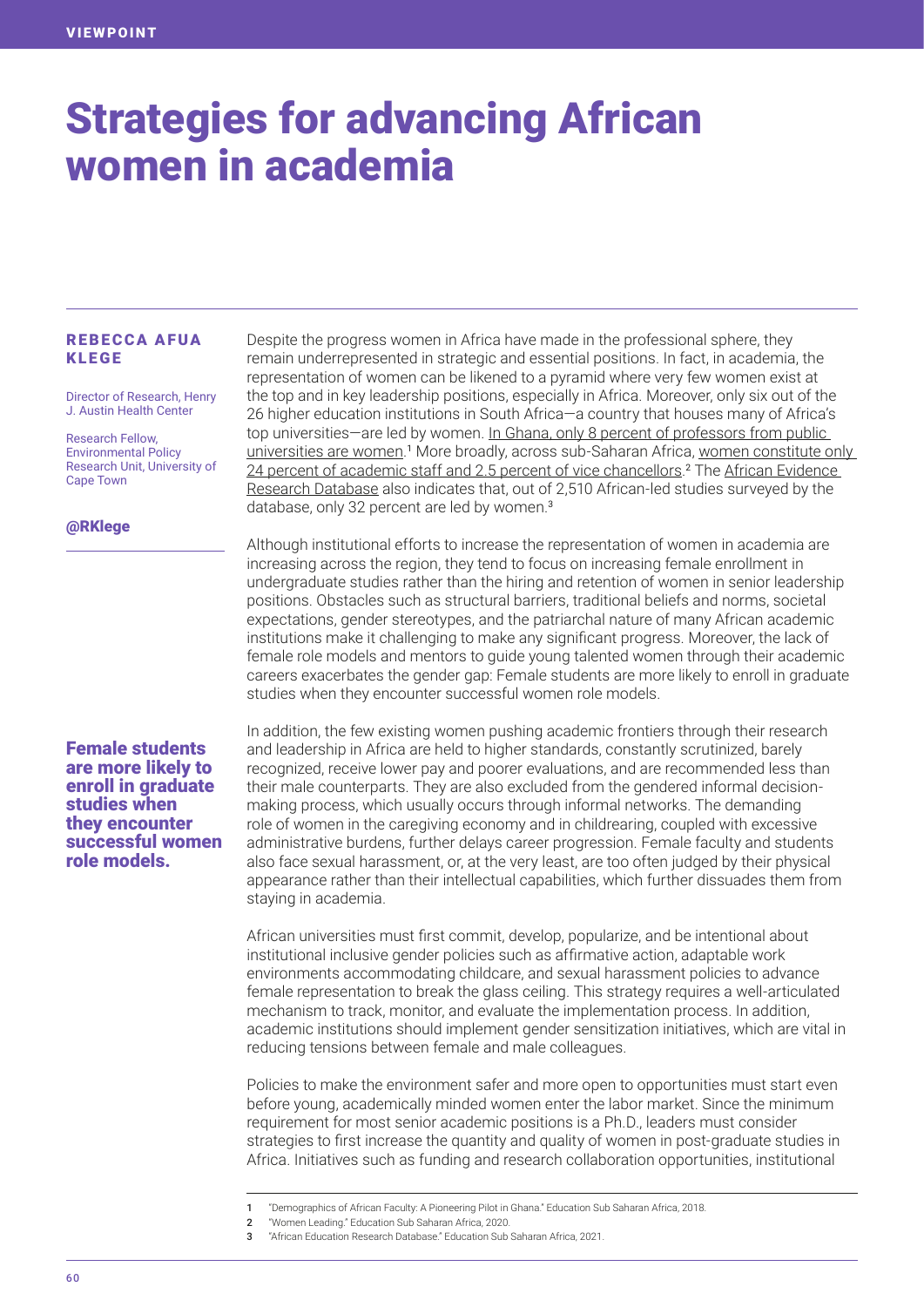Policies to make the environment safer and more open to opportunities must start even before young, academically minded women enter the labor market.

capacity to run doctoral programs, and efficient supervisory processes are crucial to executing this strategy.

Given that representation matters, mentorship programs tailored for junior academic ranks and led by senior female faculty offer a tremendous motivational tool in the quest to attract more women. In addition, identifying and building alliances with both women and men who are passionate about the advancement of women is another way to avoid isolation and combat hostility. Finally, women should be offered equal pay as men, including all fringe benefits, to prevent them from pursuing better-paying jobs outside of academia. While implementing these strategies, university leaderships should facilitate the documentation and collection of gender-disaggregated data to help assess progress.

## FIGURE 3.6. THE GENDER GAP IN ASSET OWNERSHIP PERSISTS

*As Africa looks to rebuild after the COVID-19 pandemic, it is important to include women in its plan to boost economic growth. While studies show that asset ownership plays an important role in the economic empowerment of women, research shows they are still being left behind.* 



NOTE: Respondents were asked: Which of these things do you personally own? SOURCE: "Gains and gaps: perceptions and experience of gender in Africa," Afrobarometer. 2019.

# FIGURE 3.7. MEN IN AFRICA REPORT USING CERTAIN TECHNOLOGIES AT PERCENTAGES HIGHER THAN WOMEN

*As technology becomes a more integrated part in the everyday lives of individuals, access to such tools is important for enabling men and women to harness the same opportunities.*



NOTE: Respondents were asked: How often do you use a mobile phone? How often do you use a mobile phone to access the internet? How often do you access the internet? How often do you get news from social media? From the internet? The figure shows the share of respondents that answered "a few times a week" or "every day. SOURCE: "Gains and gaps: perceptions and experience of gender in Africa," Afrobarometer. 2019.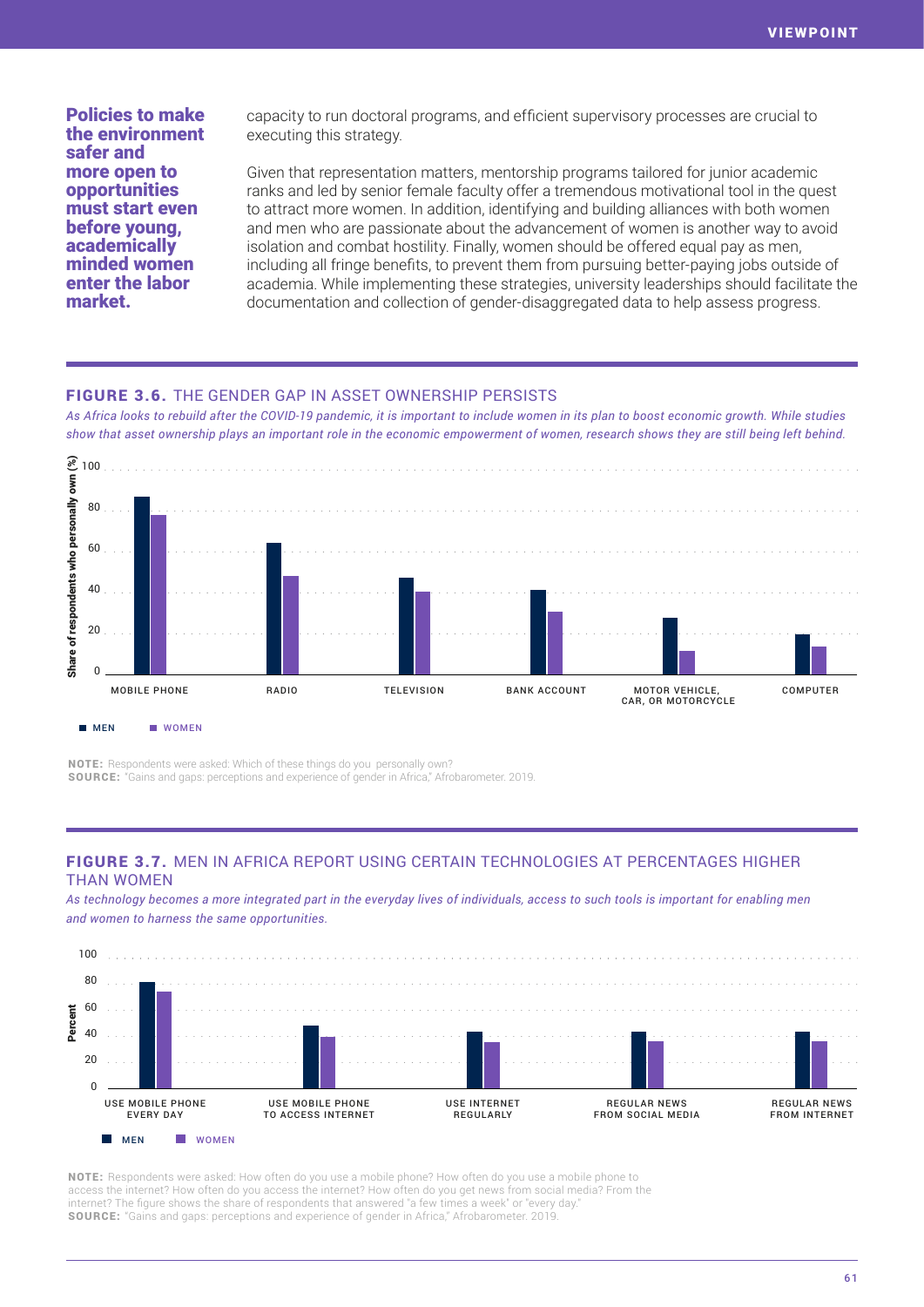# Women and e-commerce in Africa: The \$15 billion opportunity

## ALEXA ROSCOE

Disruptive Technologies Lead, International Finance Corporation

@AlexaRoscoe

## ANNE NJAMBI KABUGI

Regional Gender Lead, Africa, International Finance **Corporation** 

@njambikabug

Prior to COVID-19, women were beginning to thrive online. Action now can reverse the pandemic's impacts and ensure that women entrepreneurs can lead the future of Africa's digital economy.

Given that Africa's internet economy could reach \$180 billion by 2025 alone, we at International Finance Corporation (IFC) were keen to examine whether e-commerce platforms support women entrepreneurs, or whether such tools remain stymied by women's low access to the internet, mobile phone, and other fundamental tools of the digital economy. Combining vendor surveys and performance data from one of Africa's largest e-commerce platforms, Jumia, we produced the first regional view into women's challenges and successes in e-commerce and found that closing gender gaps in this arena could add nearly \$[15 billion to the value of Africa's e-commerce](https://www.ifc.org/wps/wcm/connect/topics_ext_content/ifc_external_corporate_site/gender+at+ifc/resources/women-and-ecommerce-africa) industry between 2025-2030 alone—putting billions in the hands of women entrepreneurs.<sup>1</sup>

## Women are active participants in e-commerce

Women own between one-third (in Côte d'Ivoire) and just over half (in Kenya and Nigeria) of companies on Jumia. Encouragingly, there are signs e-commerce is supporting women in overcoming gender barriers: For instance, such platforms offer an entry point for women in new and larger markets or high-profit, male-dominated sectors like electronics. Notably, however, the COVID-19 pandemic reversed or stunted many of these early successes: Women's sales <u>fell by 7 percent</u>;<sup>2</sup> over the same period, men's rose by an equal amount.

## Ensuring the digital economy is an inclusive economy

Both the private and the public sector can ensure women grow and thrive in Africa's still nascent e-commerce industry. Key opportunities for action include:

## ⁕ Targeting women with fintech

Just **7** percent of women-owned businesses<sup>3</sup> received a loan through the Jumia platform upon startup. Fintech platforms should target women who are already less likely to have access to finance elsewhere, but who could use sales history on platforms to provide proof of income.

## ⁕ Recruiting from social commerce

Women vendors are more likely than men to use social commerce tools like WhatsApp and this is where many women get their start selling online. Supporting women's transition to a platform with increased support can help them grow and formalize their business.

## ⁕ Training, training, training

Women are less likely than men to use advertising and other paid features that allow them to stand out in a crowded market. But they also value training more—even when their self-reported skills match or exceed men's. Platforms can recruit women by offering training on entrepreneurship and digital skills.

Disruptive technologies too often reinforce, rather than reduce, inequalities. However, prior to COVID-19, women were beginning to thrive online. Action now can reverse the pandemic's impacts and ensure that women entrepreneurs can lead the future of Africa's digital economy.

2 Ibid. 3 Ibid.

<sup>1</sup> "Women and e-commerce in Africa." International Finance Corporation, 2021.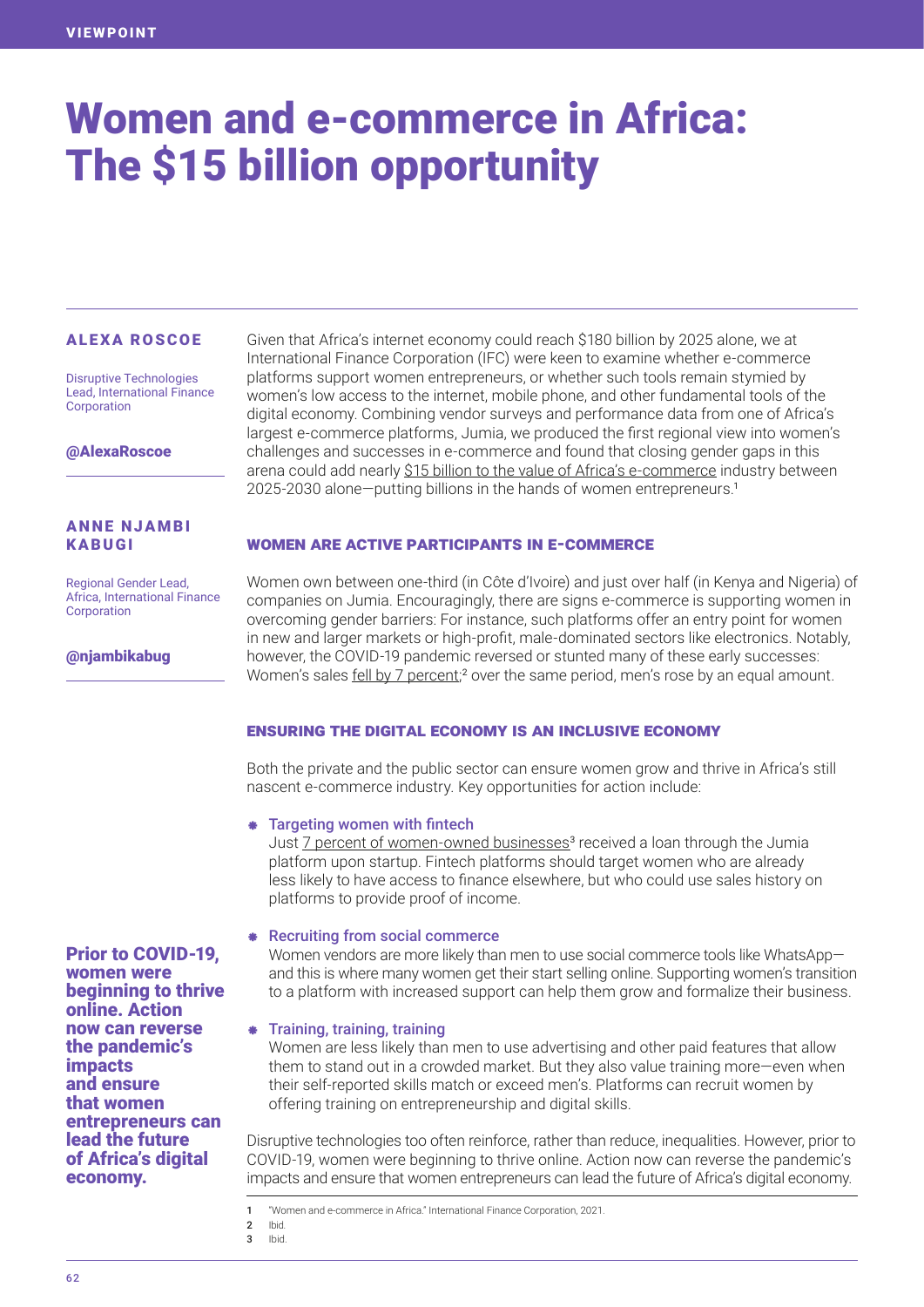## FIGURE 3.8. HOW OFTEN DO YOU USE THE INTERNET?

*While there is an average 8 percentage-point gap in regular internet use between genders, women in some countries (e.g., Gabon and Namibia) report using the internet more regularly than men.*



**NOTE:** Respondents were asked: How often do you use the Internet?

SOURCE: "Gains and gaps: perceptions and experience of gender in Africa," Afrobarometer. 2019.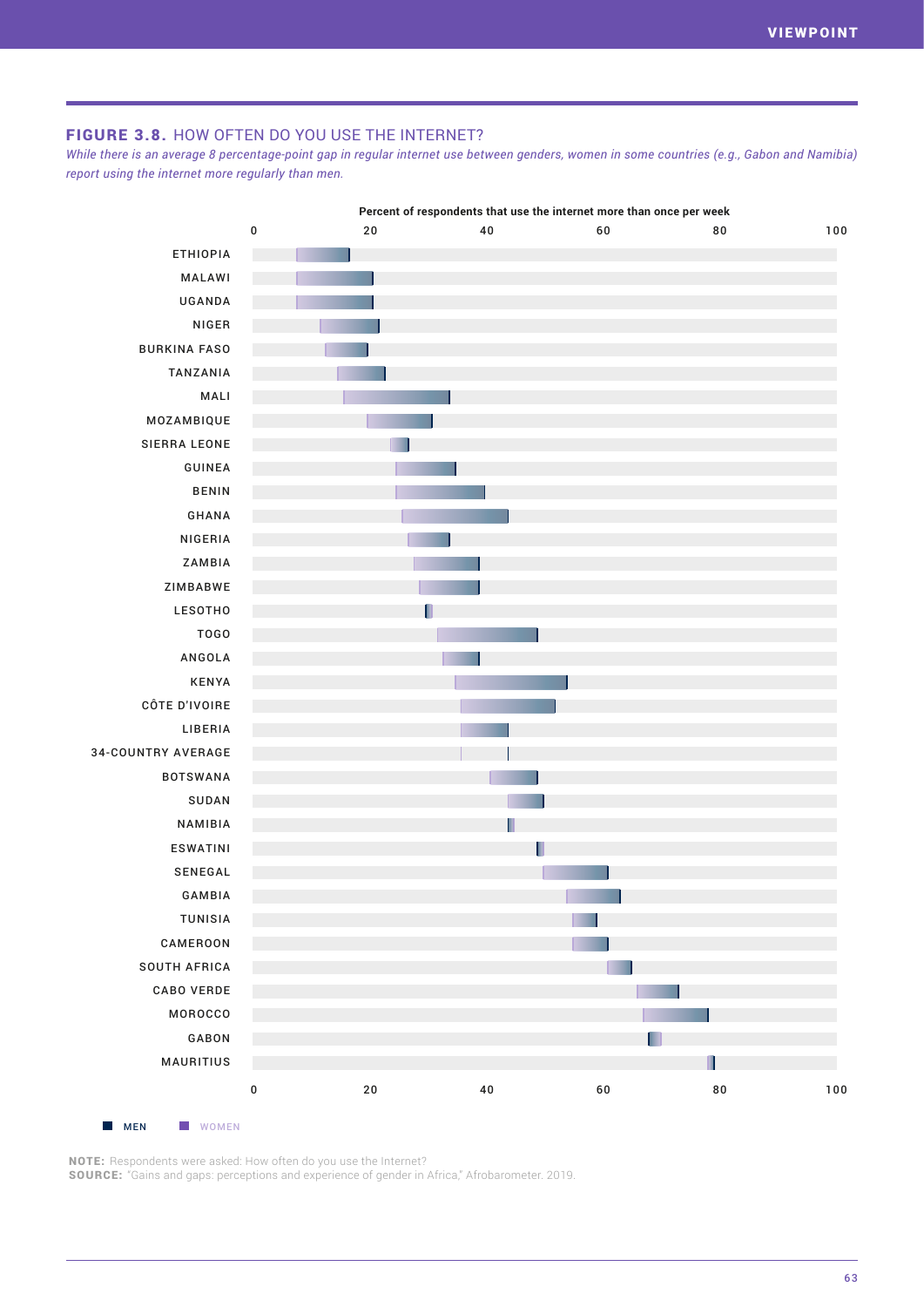# Priorities for advancing women's equal political leadership in the coming year

## CHIEDO NWANKWOR

Director, SAIS Women Lead, The Paul H. Nitze School of Advanced International Studies, Johns Hopkins **University** 

#### @ChiedoChichi

While there is no shortage of intelligent, ambitious, and capable African women potential leaders, multiple obstacles hinder women's leadership aspirations and candidacy.

Women's equal participation in government is central to democracy and achieving sustainable development and egalitarian societies. While the struggle to redress the marginalization of women in leadership positions show a measure of success, this progress has been slow and uneven since 1995. Gender disparity persists in access to political leadership across local governments, national parliaments, and executive institutions of power—despite and in violation of an array of global, regional, and national laws that invest women with rights to equal political participation and representation as citizens. Women also face significant disparities within political parties, who serve as the gatekeepers to women's political access and competitiveness. For example, in Africa, 24 percent of national parliamentarians<sup>1</sup> and 21 percent of local government leaders are women. The continent also ranks far below the global average of 20 percent for women ministers in national cabinet positions.

Arguments for women's equal leadership participation in politics have highlighted its intrinsic value and instrumental justifications. Its fundamental goal—articulated within claims of democratic justice, equity and human rights—is expressed in the multiple international agreements, regional frameworks, and national laws driven by women's movements and feminists' mobilizations. The instrumental rationale centers on arguments of the policy-responsiveness of political representatives towards those they represent. Specifically, it supports the expectations that women's presence in political leadership will lead to inclusive decisions that reflect the needs and interests of a broader population, including women and girls. In effect, women's political leadership results in optimal governance outcomes for most of society.

While there is no shortage of intelligent, ambitious, and capable African women potential leaders, multiple obstacles hinder women's leadership aspirations and candidacy. These barriers are determined by contextual factors that combine formal and informal rules, institutions and other structural elements in unique ways to limit women's access to power as they shape opportunities and incentives for actors and actions.

Although unwritten, informal rules string together expectations from culture, religion, and social structures to exert powerful constraints on women's political agency alongside formal institutions. These structural and cultural barriers, including those of tradition, impose significant limitations on women's access to resources, and place high demands on their time as gender roles increase their responsibility of care in the home, thus creating vast resource and time deficits that benefit men and curtail opportunities of entry and electoral victory for women.

Women's equal participation is also impeded by conscious and unconscious biases, discriminatory attitudes and norms, and mobility limitations due to threats of (political) violence that continue to pose obstacles to meaningful leadership participation of women within state institutions.

Records of previous and ongoing interventions provide evidence of numerous effective strategies for advancing women's political participation across the region. Thus, I suggest four key policy areas decisionmakers might prioritize for promoting gender equality in political leadership, particularly in the coming year.

1 IPU Parline. (2021). "Global and regional averages of women in national parliaments." Inter-Parliamentary Union.